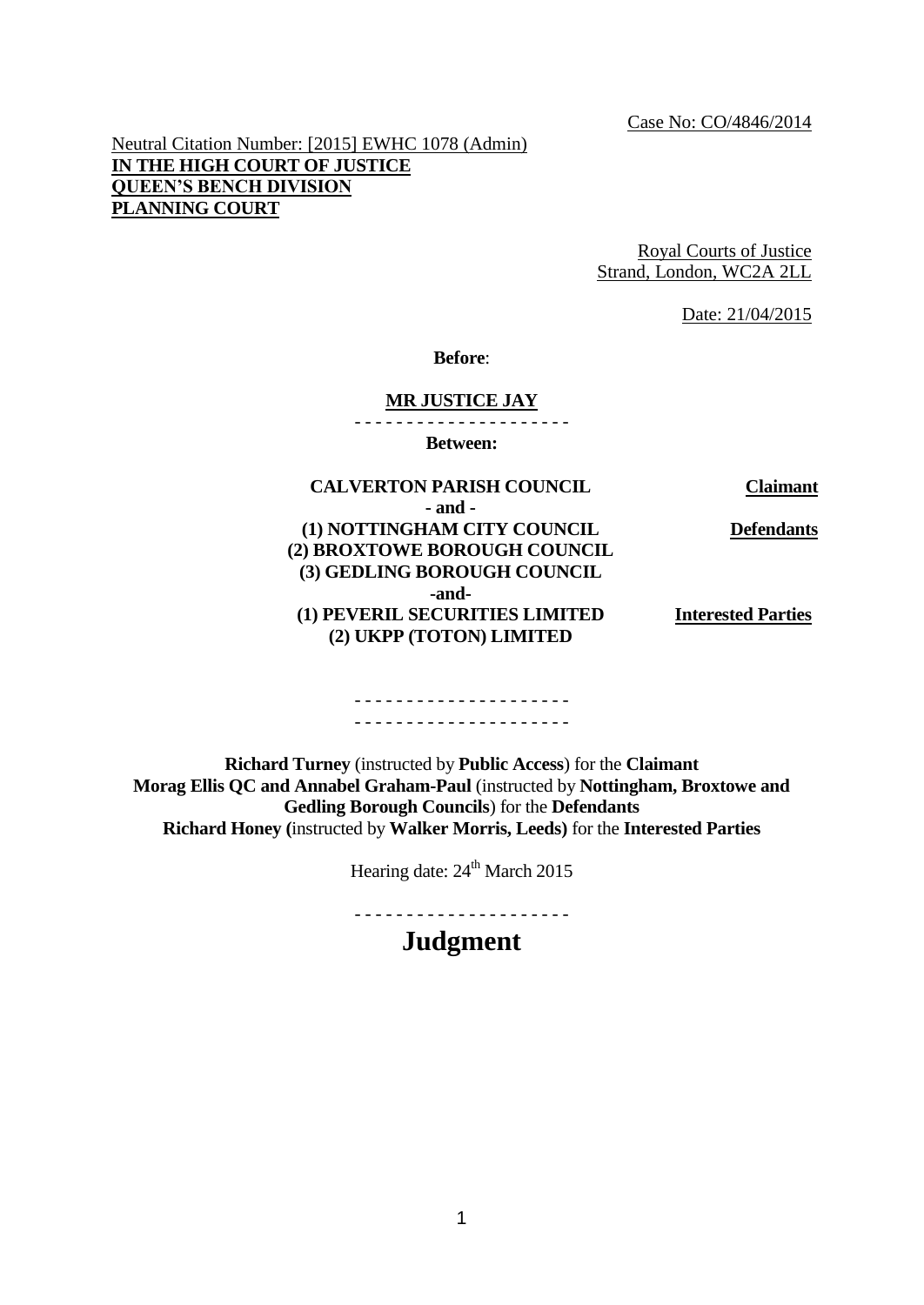# **The Hon. Mr Justice Jay:**

# **Introduction**

- 1. This is an application brought under section 113 of the Planning and Compulsory Purchase Act 2004 ("the Act") to quash, in part, the Greater Nottingham - Broxtowe Borough, Gedling Borough and Nottingham City - Aligned Core Strategies ("the ACS"), adopted by the Defendants in September 2014. The ACS is part of the development plan for each of the three Council's areas.
- 2. Broxtowe Borough and Gedling Borough are contiguous with the outer boundary of the city of Nottingham, and substantially comprise Green Belt. The Claimant is a Parish Council within Gedling Borough and may be described as an enclave within Green Belt. Two Interested Parties have intervened in these proceedings: they own land at Toton, which is within Broxtowe Borough and technically, Green Belt. Although Toton is some distance away from the city boundary, it may fairly be characterised as within the main built-up area of Nottingham.
- 3. Development within Green Belt is never without controversy. It is clear from the "Chronology of Events", namely Appendix 1 to the witness statement of Alison Gibson dated  $11<sup>th</sup>$  November 2014, that a strategic review of the Nottingham-Derby Green Belt has been on the table for some time. The precise concatenation of events is not relevant to this application. The ACS was subject to independent review by a planning Inspector, Ms Jill Kingaby, and examination hearings took place in 2013 and 2014. On  $24<sup>th</sup>$  July 2014 the Inspector published her report, approving the ACS with modifications. The Claimant's advisors identified what were considered to be legal deficiencies in the report, but notwithstanding its contentions the ACS was adopted by the three Councils on various dates in September 2014.
- 4. The Inspector's report and the ACS will require more detailed exposition subsequently. At this stage, it is appropriate to turn to the relevant legislative framework. I will focus now on the legislative provisions relevant to Grounds 1 and 2; Ground 3 raises a discrete point, and will be addressed subsequently.

## **The Statutory Scheme**

- 5. I was taken to all the relevant provisions of the Act. Some of these explain the status of the ACS as a local plan, included in the local development documents which form part of the development plan for each of the three Council's areas (see, in particular, sections 15, 17 and 38). I will concentrate on the statutory provisions which bear on the issues between the parties.
- 6. Section 19(2) of the Act provides:-

"In preparing a development plan document or any other local development document the Local Planning Authority must have regard to –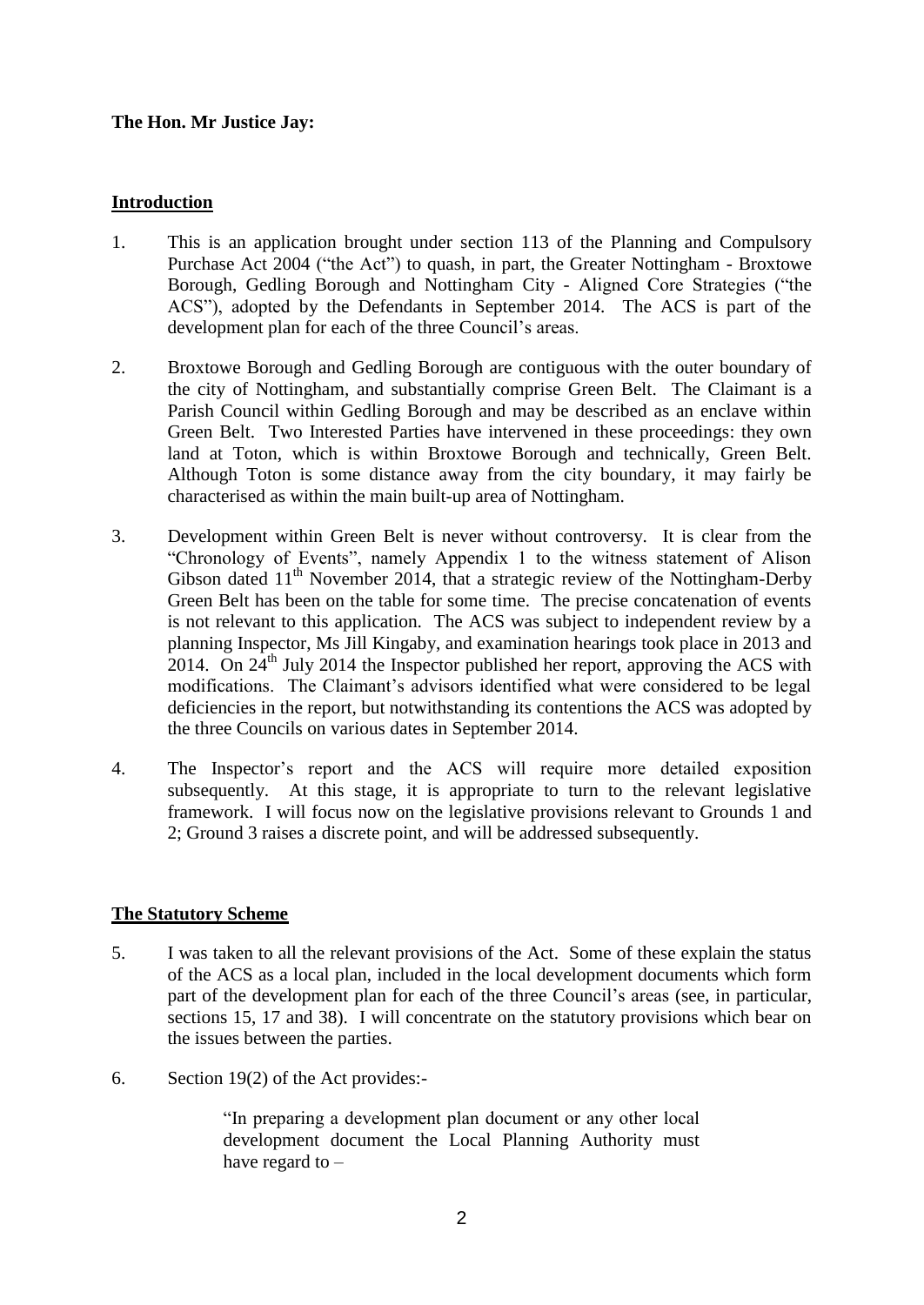- (a) national policies and advice contained in guidance issued by the Secretary of State;
- (h) any other local development document which has been adopted by the Authority;"
- 7. Section 20 provides for independent examination by the Secretary of State's Inspector. Pursuant to section 20(5):-

"The purpose of an independent examination is to determine in respect of the development plan document –

- a) whether it satisfies the requirements of section 19...;
- b) whether it is sound;"

…

- 8. The definition of the adjective "sound" is not to be found in the Act itself but in national policy - the latter being "guidance issued by the Secretary of State" for the purposes of sections 19(2)(a) and 34, and to which regard must be paid.
- 9. Miss Morag Ellis QC for the Defendants placed particular weight on section 39 of the Act, which provides:-

#### "**Sustainable Development**

- 1) This section applies to any person who or body which exercises any function –
- b) under Part 2 of this Act in relation to local development documents;
- …
- 2) The person or body must exercise the function with the objective of contributing to the achievement of sustainable development"
- 10. I agree that this confers a positive obligation on the Councils, but its limitations need to be understood. "Sustainable development" is not a concept which is defined in the Act, in which circumstances the enlightenment which is required may only be found in national policy.
- 11. Section 113 confers powers on this Court to intervene if satisfied "that a relevant document [including a development plan] is to any extent outside the appropriate power". It is common ground that the jurisdiction of this Court on this statutory appeal is akin to Judicial Review. The Court of Appeal has explained on a number of occasions (see, for example, Blythe Valley BC v Persimmon Homes (North East Limited) and another [2009] JPL 335) that whether a development plan complied with national policy guidance was largely a matter of planning judgment with which the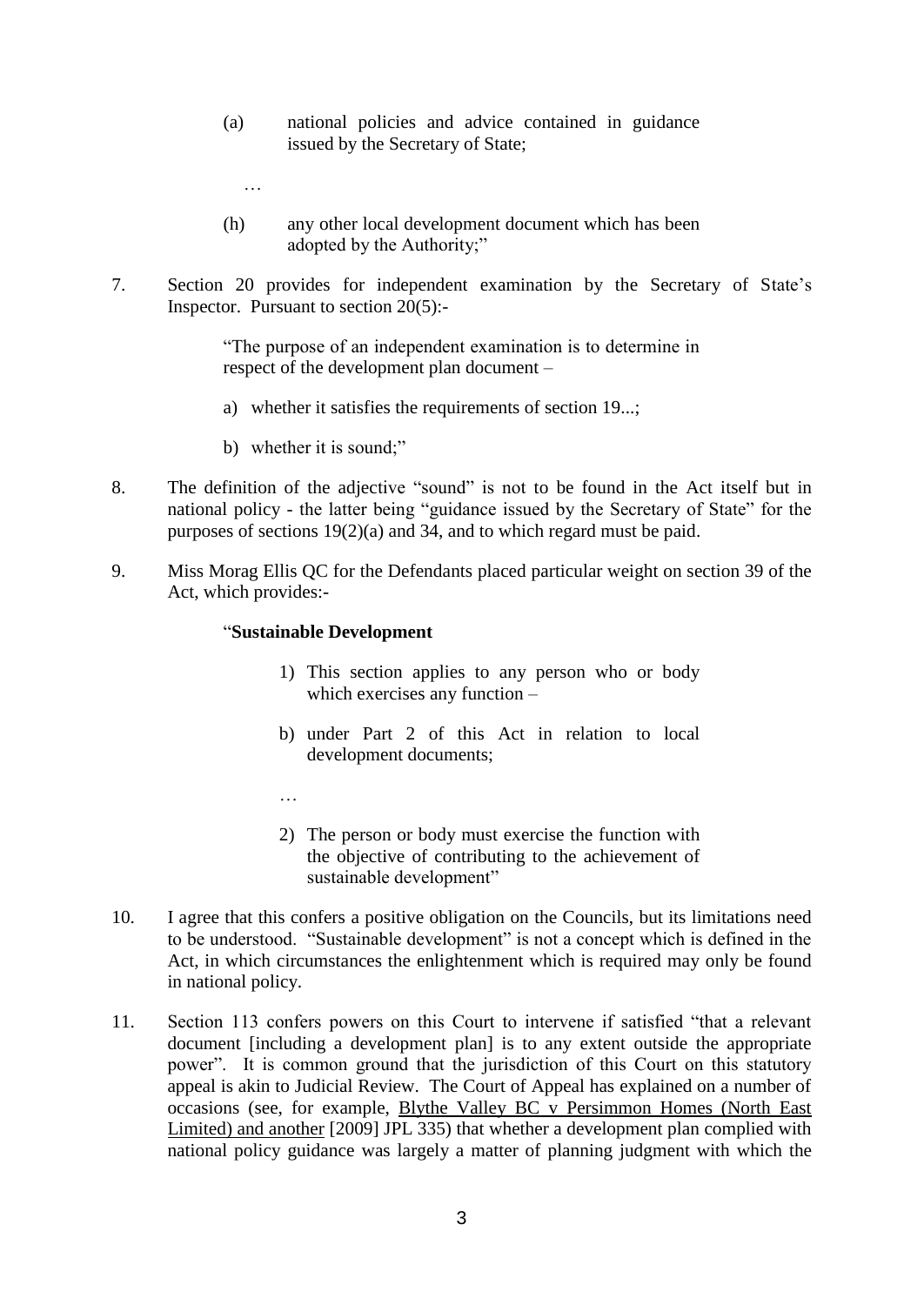Court should be slow to interfere, subject always to that guidance being properly understood.

# **National Policy**

- 12. Relevant national policy is located in the National Planning Policy Framework ("the NPPF"), published by the Department for Communities and Local Government in March 2012. I was taken to the National Planning Policy Guidance finalised in March 2014. This is referred to in the Inspector's report, but in my view does not significantly supplement the NPPF.
- 13. "Sustainable development" is not expressly defined in the NPPF, but light is nonetheless thrown on it. The effect of paragraph 6 of the NPPF is that the substantive policies set out elsewhere in this national policy, interpreted and applied compendiously, amount to the Government's view of what sustainable development means. On one view, it represents a balance between three factors – economic, social and environmental – which are admittedly not necessarily complementary (see paragraph 7). On another, if certain environmental factors are identified, then their weight must be assessed and these factors constitute a restriction or brake on what would otherwise be sustainable development. The NPPF is not worded with fine legal precision (it is a policy, not a commercial contract), but some further assistance is given by paragraph 14, which provides: -

"At the heart of the NPPF is a **presumption in favour of sustainable development,** which should be seen as a golden thread running through both plan-making and decision-taking.

For **plan-making** this means that:-

- Local Planning Authorities should positively seek opportunities to meet the development needs of their areas;
- Local Plans should meet objectively assessed needs, with sufficient flexibility to adapt to rapid change, unless:

- any adverse impacts of doing so would significantly and demonstrably outweigh the benefits, when assessed against the policies in this framework taken as a whole; or

specific policies in this framework indicate development should be restricted."

14. This last aspect is footnoted as follows:-

"For example, those policies relating to sites protected under the Birds and Habitats Directive (see paragraph 119) and/or designated as Sites of Special Scientific Interest; land designated as Green Belt, Local Green Space, an Area of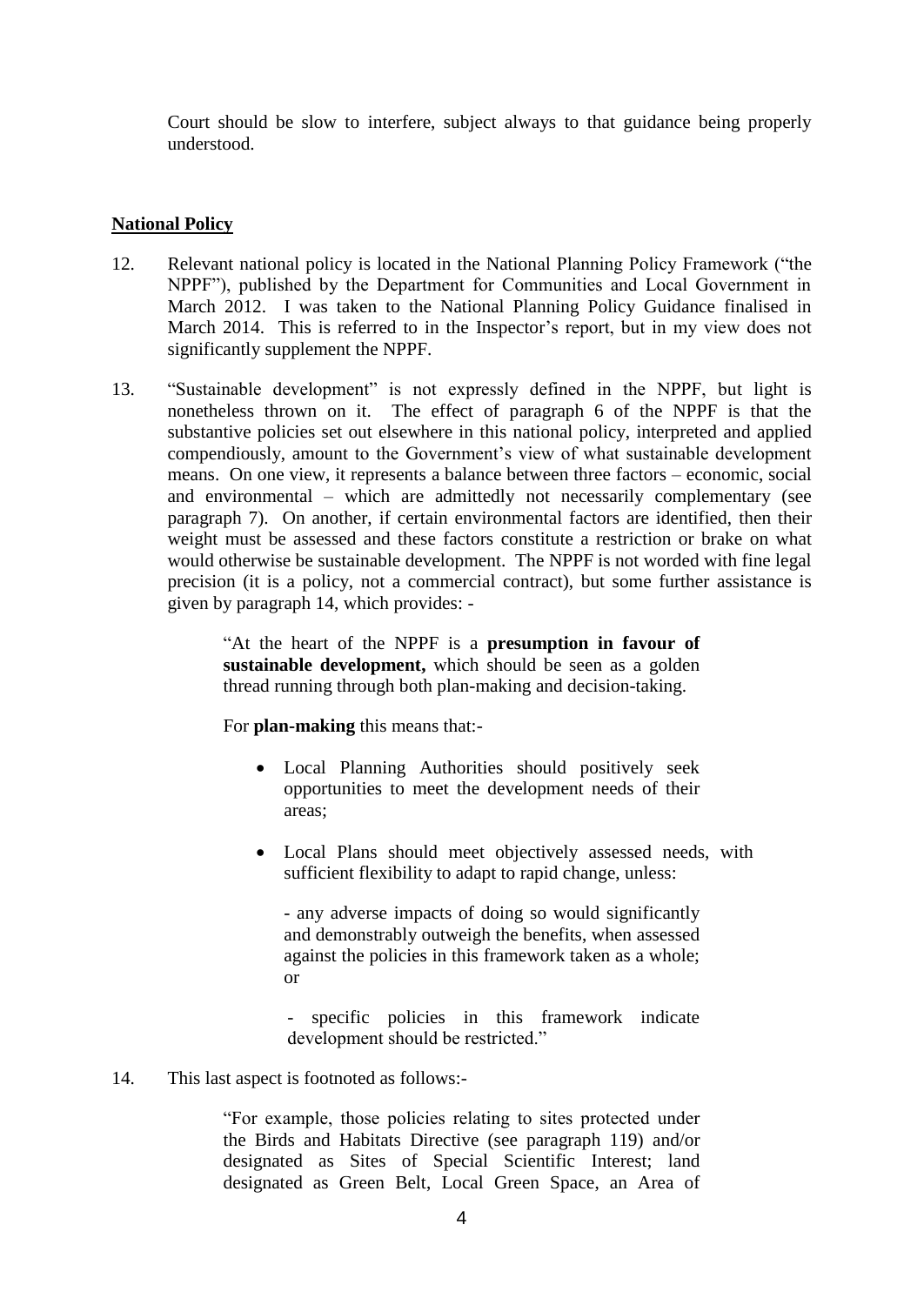Outstanding Natural Beauty, heritage coast or within a National Park (or the Broads Authority); designated heritage assets; and locations at risk of flooding or coastal erosion."

- 15. I agree with Miss Ellis that development which meets objectively assessed needs is presumptively sustainable, but I would add that the preposition "unless" is drawing attention to a policy constraint. That approach is reinforced by the footnote.
- 16. The parties are agreed that paragraph 47 of the NPPF is another important provision. It provides:-

"To boost significantly the supply of housing, Local Planning Authorities should:

- Use their evidence base to ensure that their local plan meets the full, objectively assessed needs for market and affordable housing in the housing market area, as far as is consistent with the policies set out in this framework, including identifying key sites which are critical to the delivery of the Housing Strategy over the plan period;
- Identify and update annually a supply of specific deliverable sites sufficient to provide 5 years' worth of housing against their housing requirements with an additional buffer of 5%...
- Identify a supply of specific, developable sites for broad locations for growth, for years 6-10 and, where possible, for years 11-15;
- 17. The subordinate clause, "as far as is consistent with the policies set out in this framework", is arguably slightly more generous (in terms of favouring sustainable development) than the "unless" in paragraph 14 of the NPPF, but ultimately nothing turns on this. It should be emphasised, though, that paragraph 47 does not create a statutory duty (c.f. section 39(2) of the Act); it constitutes policy to which regard must be had.

…"

18. Section 9 of the NPPF deals with "Protecting Green Belt Land". A fundamental aim of Green Belt policy is to prevent urban sprawl. Under paragraph 80 of the NPPF, the Green Belt serves five purposes, one of which is explicitly environmental – "to assist in safeguarding the countryside from encroachment". Paragraphs 83 and 84 are particularly relevant, and provide:-

> "83. Local Planning Authorities with Green Belts in their areas should establish Green Belt boundaries in their Local Plans which set the framework for Green Belt and settlement policy. Once established, Green Belt boundaries should only be altered in exceptional circumstances, through the preparation or review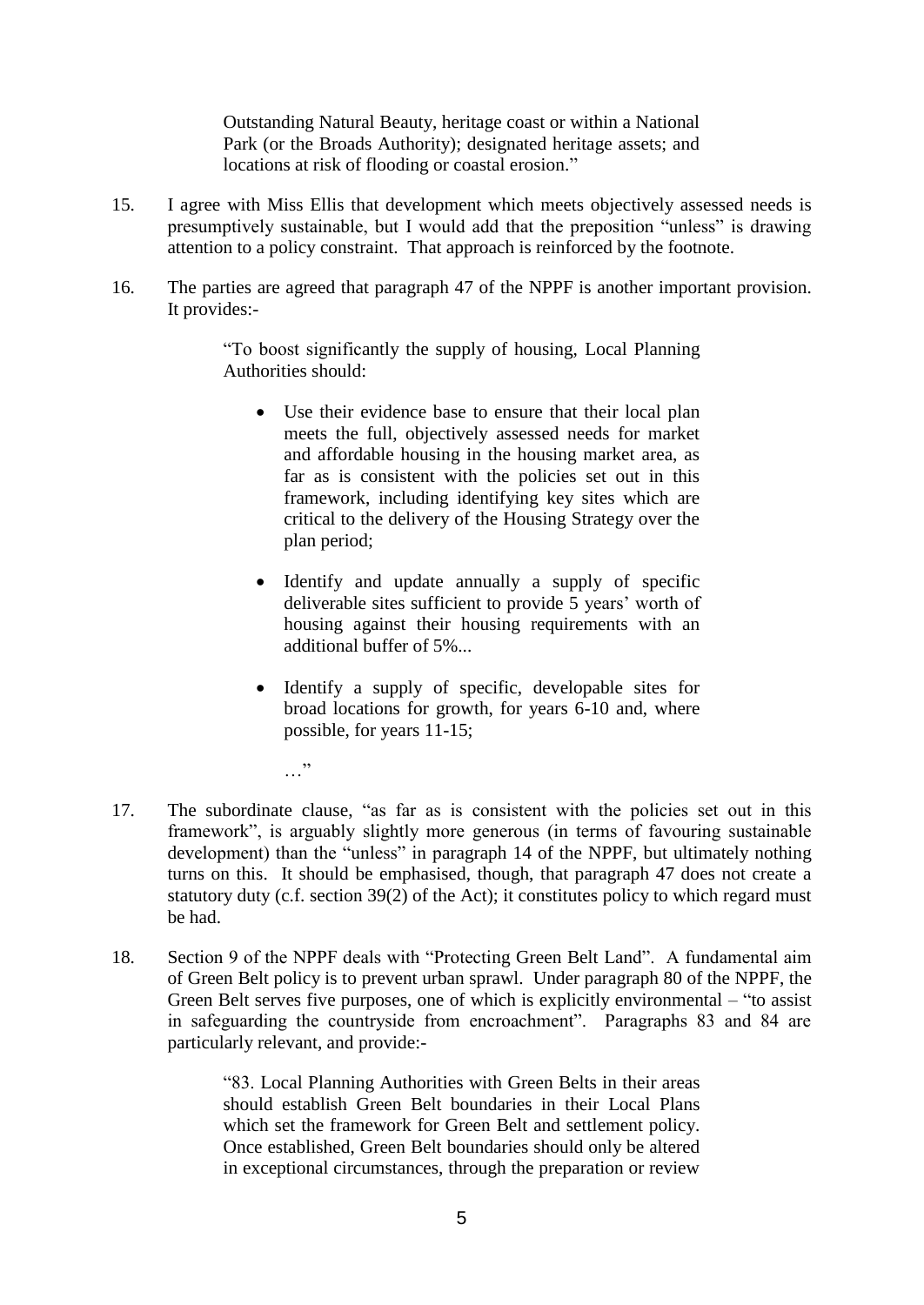of the Local Plan. At that time, authorities should consider the Green Belt boundaries having regard to their intended permanence in the long term, so that they should be capable of enduring beyond the plan period.

84. When drawing up or reviewing Green Belt boundaries Local Planning Authorities should take account of the need to promote sustainable patterns of development. They should consider the consequences for sustainable development of channelling development towards urban areas inside the Green Belt boundary, towards towns and villages inset within the Green Belt or towards locations beyond the outer Green Belt boundary."

- 19. Paragraphs 83 and 84 are, clearly, complementary provisions. Mr Richard Turney for the Claimant is entitled to emphasise the second sentence of paragraph 83. The review process referred to in paragraph 84 cannot ignore that sentence. On the other hand, I agree with Miss Ellis that the review process must consider "sustainable patterns of development" – e.g. the desirability of an integrated transport network. During any review process, the *consequences* for sustainable development must be carefully considered. The second sentence of paragraph 84 is not altogether clear. On the face of things, it might well be argued that it appears to reinforce the need to protect the Green Belt, but in my view it is capable of being interpreted slightly more broadly. The *consequences* for sustainable development may require revision of the Green Belt. Nonetheless, I do not readily agree with Miss Ellis that paragraph 84 throws any light on the meaning of "exceptional circumstances" within paragraph 83, or should be taken as somehow diluting this aspect. Sustainable development embraces environmental factors, and such factors are likely to be negatively in play where release of Green Belt is being considered. The second sentence of paragraph 83 supplies a fetter or brake on development which would, were it not for the Green Belt, otherwise be sustainable; but in deciding whether exceptional circumstances pertain regard must be had to the whole picture, including as I have said the *consequences*.
- 20. "Exceptional circumstances" remains undefined. The Department has made a deliberate policy decision to do this, entrusting decision-makers with the obligation of reaching sound planning judgments on whether exceptionality exists in the circumstances of the individual case.
- 21. Paragraph 150ff of the NPPF deal with "Local Plans". Paragraph 151 reflects section 39(2) of the Act. Paragraph 152 is material and provides:-

"Local Planning Authorities should seek opportunities to achieve each of the economic, social and environmental dimensions of sustainable development, and net gains across all three. Significant adverse impacts on any of these dimensions should be avoided and, wherever possible, alternative options which reduce or eliminate such impacts should be pursued. Where adverse impacts are unavoidable, measures to mitigate the impact should be considered. Where adequate mitigation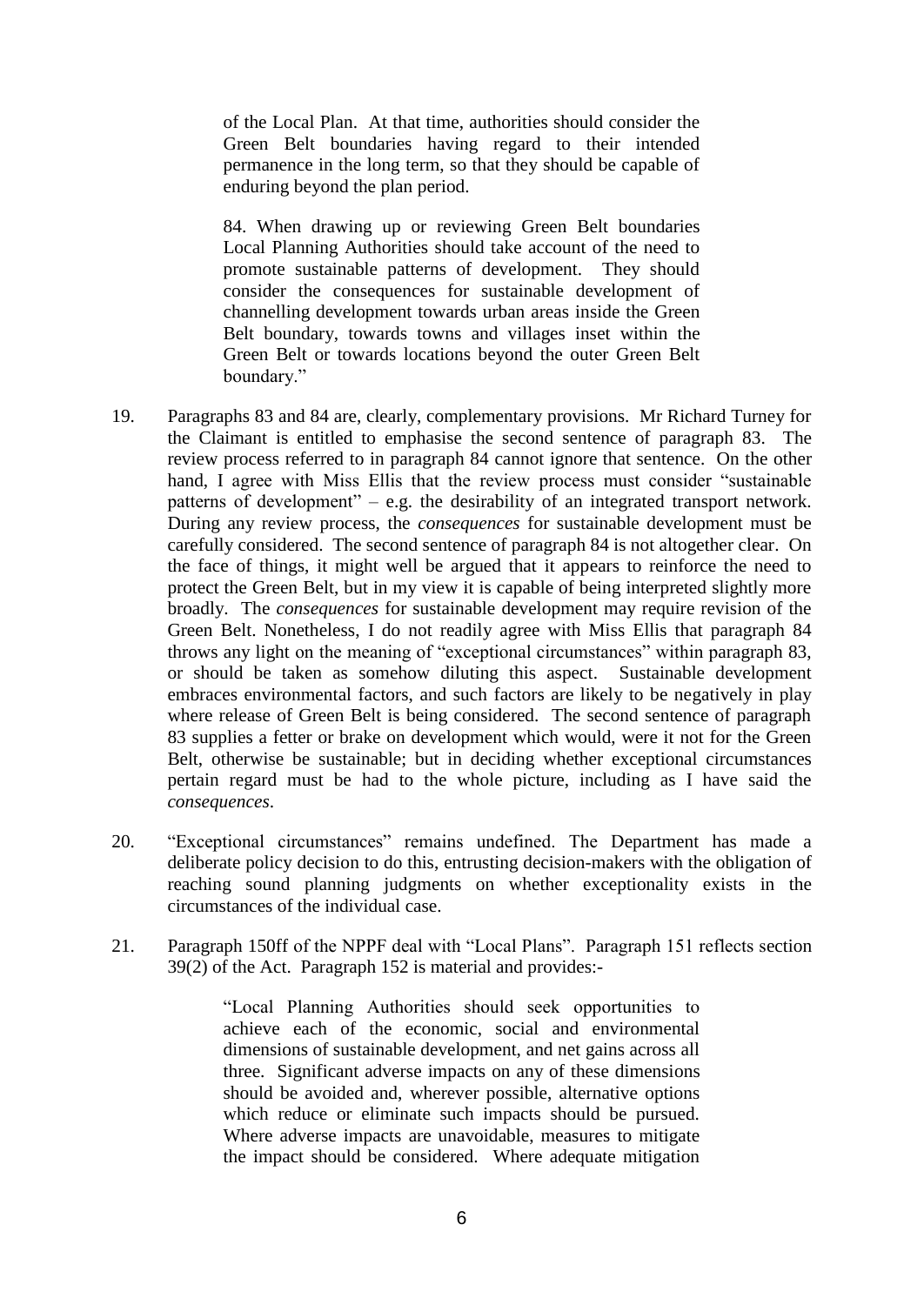measures are not possible, compensatory measures may be appropriate."

- 22. I read this provision as making clear that the identification of "exceptional circumstances" (although not expressly mentioned) is a planning judgment for the Local Planning Authority. However, net gains across all three of the dimensions of sustainable development may not always be possible. In these circumstances, the impingement on environmental factors will require the identification of exceptional circumstances in order to be justified ("significant adverse impacts on any of these dimensions should be avoided"), and - to the extent that this cannot be achieved must be ameliorated to the extent possible.
- 23. I appreciate that section 39(2) of the Act imposes a positive obligation to achieve sustainable development, and that if such development is not carried out then there would be harm to the economic and social dimensions which form part of this concept. However, I do not accept Miss Ellis' submission that the issue boils down to the balancing of three *desiderata*. Review of Green Belt in the face of sustainable development requires exceptional circumstances. Refraining from carrying out sustainable development, and thereby causing social and economic damage by omission, does not.
- 24. Paragraph 182 of the NPPF explains the meaning of "sound":-

"The local plan will be examined by an independent Inspector whose role is to assess whether the plan has been prepared in accordance with the duty to co-operate, legal and procedural requirements, and whether it is sound. A Local Planning Authority should submit a plan for examination which it considers is "sound" – namely that it is:

- **Positively Prepared** the plan should be prepared based on a strategy which seeks to meet objectively assessed development and infrastructure requirements, including unmet requirements from neighbouring authorities where it is reasonable to do so and consistent with achieving sustainable developments;
- **Justified** the plan should be the most appropriate strategy, when considered against a reasonable alternative, based on proportionate evidence;
- **Effective** the plan should be deliverable over its period and based on effective joint working on crossboundary strategic priority; and
- **Consistent with National Policy** the plan should enable the delivery of sustainable development in accordance with the policies in the Framework."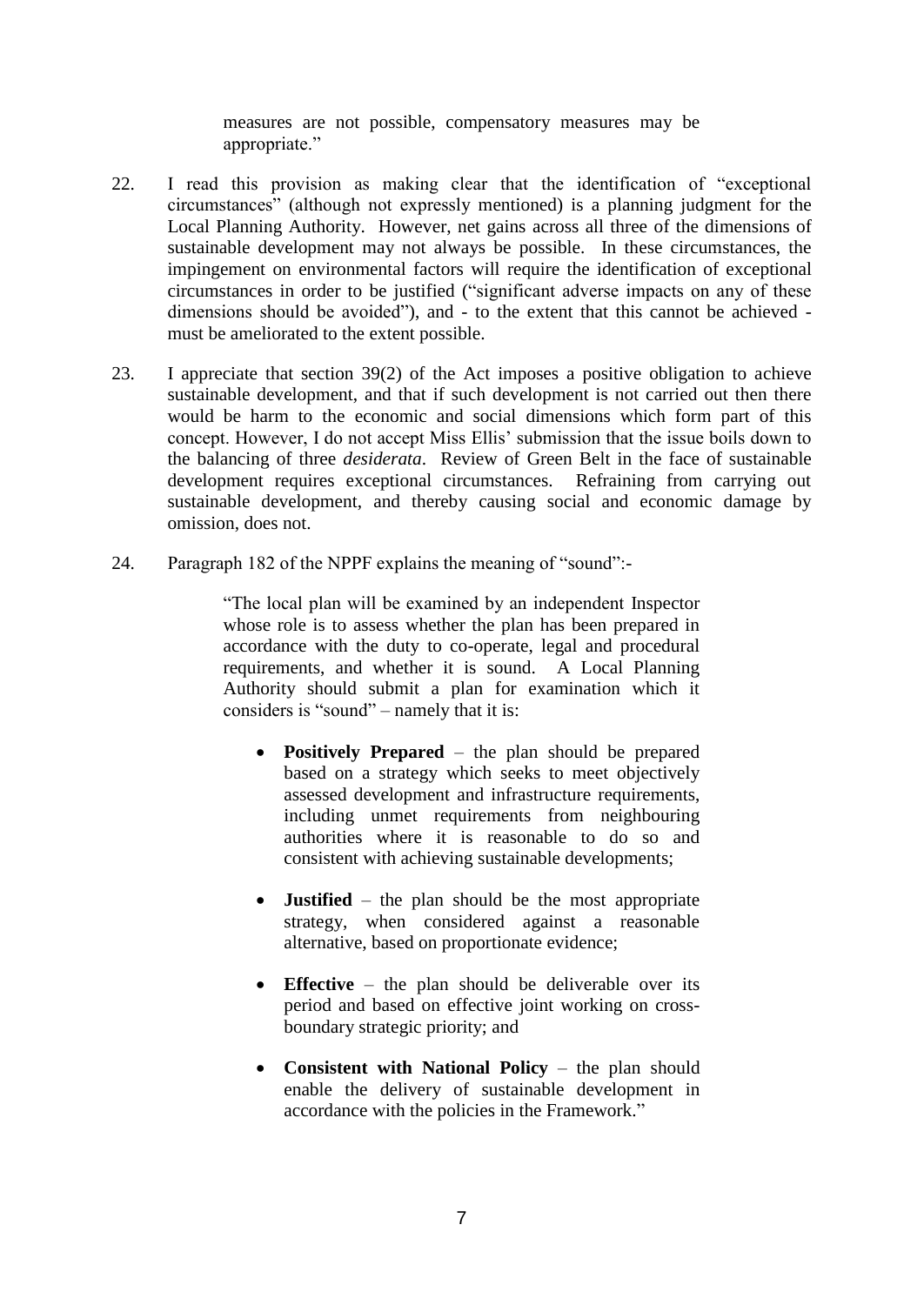25. The phrases "consistent with national policy" and "in accordance with the policies in the Framework" reflect earlier language; and, ultimately, sections 19 and 34 of the Act.

# **The ACS**

- 26. Within the ACS, aspects of Policy 2, "The Spatial Strategy", and Policy 3 "The Green Belt", are under challenge. As I have said, the Inspector approved the ACS with modifications, and the version in the bundle contains the Inspector's input. I will examine the ACS in its final, modified form.
- 27. Policy 2 states that a minimum of 30,550 new homes will be provided for between 2011 and 2028, with the majority in the main built-up area of Nottingham. Paragraph 2 of Policy 2 refers to a "settlement hierarchy" of growth, with the main built-up area of Nottingham being at the top of the tree, and "Key Settlements" at the third tier. Calverton is specified as a "Key Settlement", with up to 1,055 new homes. It is common ground that the building of these homes will require a revision of the existing Green Belt boundary. These "Key Settlements", and other "Strategic Locations" which are marked on the ACS with an asterisk, "will be allocated through Part 2 Local Plans". On the other hand, "Strategic Allocations", including the Interested Parties' land at Toton, and land at Field Farm, are available for development from the date of adoption.
- 28. Policy 2 also sets out the justification for the approach taken. I have had regard to paragraph 3.2.10, but will focus for the purposes of this Judgment on the Inspector's Report.
- 29. Policy 3 deals with the Green Belt. Save for the "Strategic Allocations" already considered, the policy contemplates that the detailed review of Green Belt boundaries, to the extent necessary to deliver the distributions in Policy 2, will be undertaken in what is described as "Part 2 Local Plans". A sequential approach will then be deployed, prioritising the use of land which is not currently within Green Belt. To the extent that adjustment of any Green Belt boundary is required, regard will be had in particular to its statutory purposes.
- 30. Paragraph 3.3.1 is clearly germane:-

"The Nottingham-Derby Green Belt is a long established and successful planning policy tool and is very tightly drawn around the built-up areas. Non-Green Belt opportunities to expand the area's settlements are extremely limited and therefore exceptional circumstances require the boundaries of the Green Belt to be reviewed in order to meet the development requirements of the Aligned Core Strategies in Part 2 Local Plans."

31. It is clear from this that the Defendants appear to have had regard to the criterion of "exceptional circumstances". The issue raised by Mr Turney's submissions is whether the approach taken properly engaged with it.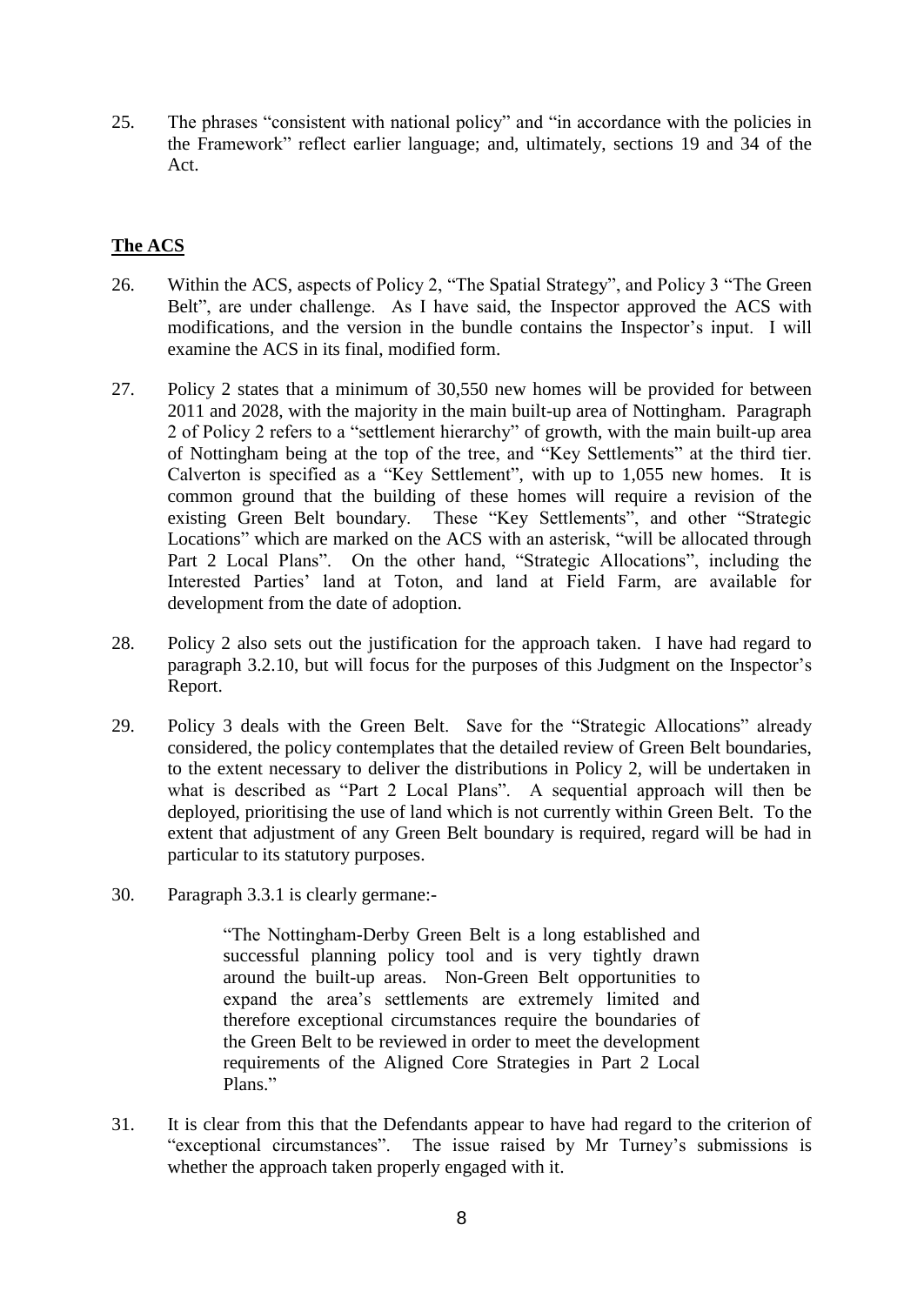#### **The Inspector's Report**

- 32. The proceedings before the Inspector were lengthy and complex, and a mass of evidence – only some of which is before the Court in these proceedings – was supplied. It is unnecessary to dwell on the proceedings, save to pause to consider a number of points advanced by Mr Turney during his oral argument.
- 33. Before and during the course of the proceedings, the Inspector appears to have formulated, with the assistance of the parties, the main issues arising in relation to each of the elements of the ACS policy. Thus, as regards "the Spatial Strategy and Housing Policy":-
	- "The main issues are:
	- i.whether the local context, vision and spatial objectives set out in Chapter 2 of the ACS objectives are appropriate, locally distinctive and provide a sound basis for planning the area over the next 15 years; whether Policy 2, the spatial strategy, follows logically from the local context, visual, and spatial objectives, and is sound (i.e. positive, justified, consistent with national policy and capable of delivery); and
	- ii. whether appropriate provision is made for new housing in the three Local Authority areas, having regard for the requirements of the NPPF and taking account of the proposed numbers, the phasing and distribution of housing, affordable housing, and provision for gypsies and travellers, and other groups."

A number of specific questions were then posed, which I have borne in mind.

## 34. As for "Green Belt":

"The main issue is: whether the spatial strategy and Policy 3 of the ACS are consistent with the fundamental aim and purposes of Green Belts as set out in the NPPF, and whether the proposals for alterations to Green Belt boundaries are underpinned by the quick review processes and justified by exceptional circumstances.

## **Questions**

The Councils contend that, having objectively assessed the full need for housing across their areas and reviewed their strategic housing land availability assessments, some alteration to Green Belt boundaries is required to accommodate the growth in housing and associated development. Is there substantive evidence to counter this argument?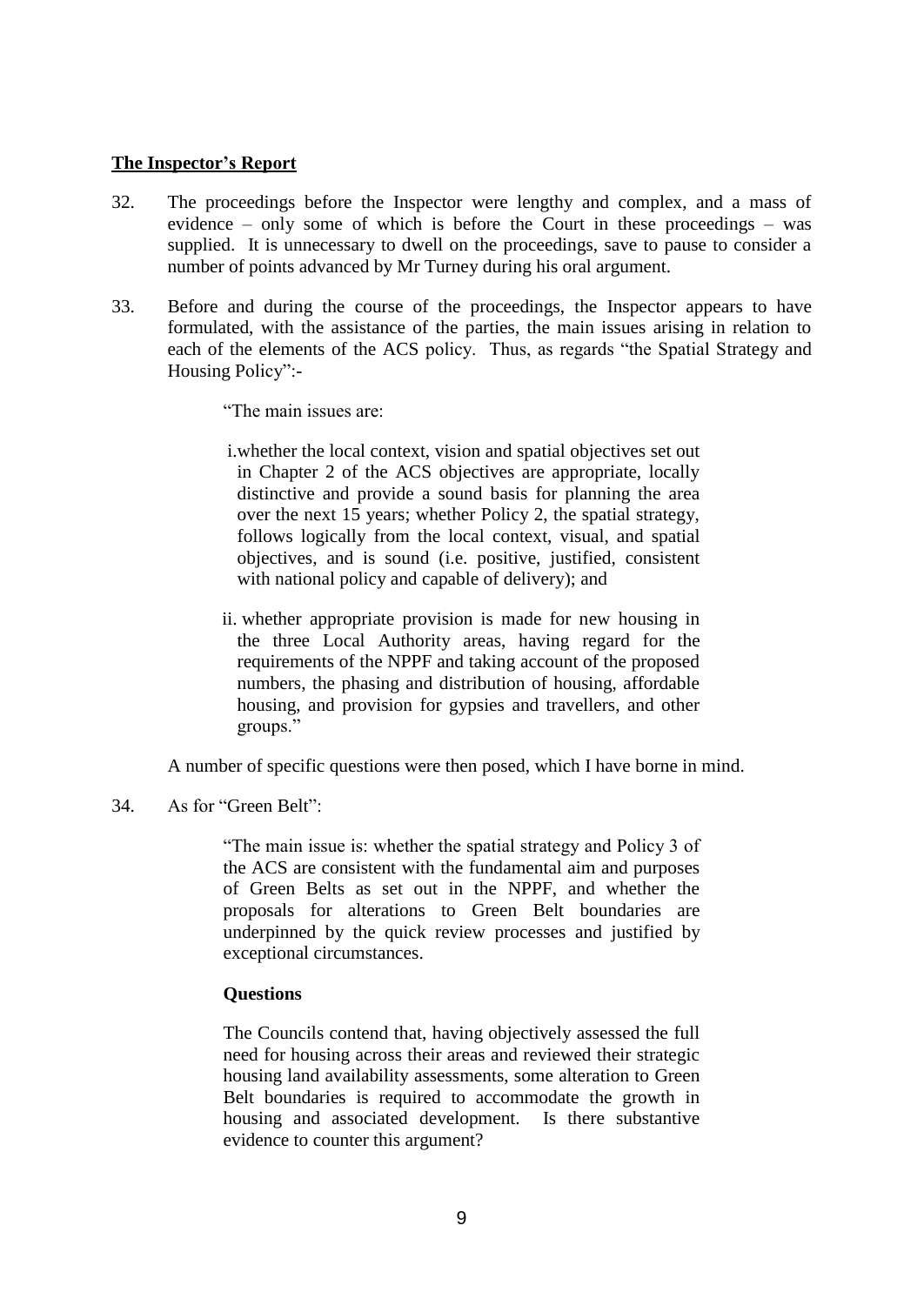The ACS is founded on a two-stage review of Green Belt boundaries: (i) strategic assessment to find the most sustainable locations for large scale development around Greater Nottingham and define a limited number of strategic allocations for growth, and (ii) a detailed examination of individual sites and settlements suitable for sustainable growth with precise boundaries being established in subsequent development plan documents. Given the commitment of the Local Authorities to produce core strategies and consequent, more detailed development plan documents, what precisely is wrong with this two-step approach reviewing the Green Belt? Will it delay the development process unreasonably as some suggest?"

Mr Turney criticised both the formulation of these questions and the Defendants responses to them, and I have had regard to both.

35. On 23rd October 2013 the Inspector sent a note to the parties which said, amongst other things: -

> "Having reviewed all the evidence in respect of housing requirements for the full plan area, I consider the Policy 2: the Spatial Strategy which states that "a minimum of 30,550 new homes will be provided for" is sound."

- 36. Mr Turney made much of this, in support of a submission that the Inspector came to a conclusion on the issue of soundness before addressing the Green Belt and environmental considerations which were plainly relevant to that issue. I will revert to this alleged criticism in due course.
- 37. The Inspector's report is quite lengthy, and it would unnecessarily overburden this Judgment if I were to set out every single relevant passage. I will therefore focus on what is key, reassuring the parties that I have borne in mind the entire document.
- 38. The key passages in the Inspector's report include the following:-

"29. Local Plans should meet the full, objectively assessed needs for market and affordable housing in their HMA, as far as is consistent with other policies set out in the NPPF. This requires an initial assessment of "need" based on likely demographic change over the plan period…

40. …I consider that the significant boost in housing supply, to which paragraph 47 of the NPPF refers, is absolutely necessary to reverse the long-term, upward trend in real house prices associated with undersupply and the growing numbers of people, notably young adults and families, who find suitable housing unaffordable.

41. Even though a boost in Greater Nottingham's housing provision as envisaged may not on its own reduce higher house prices significantly, it should make a positive contribution to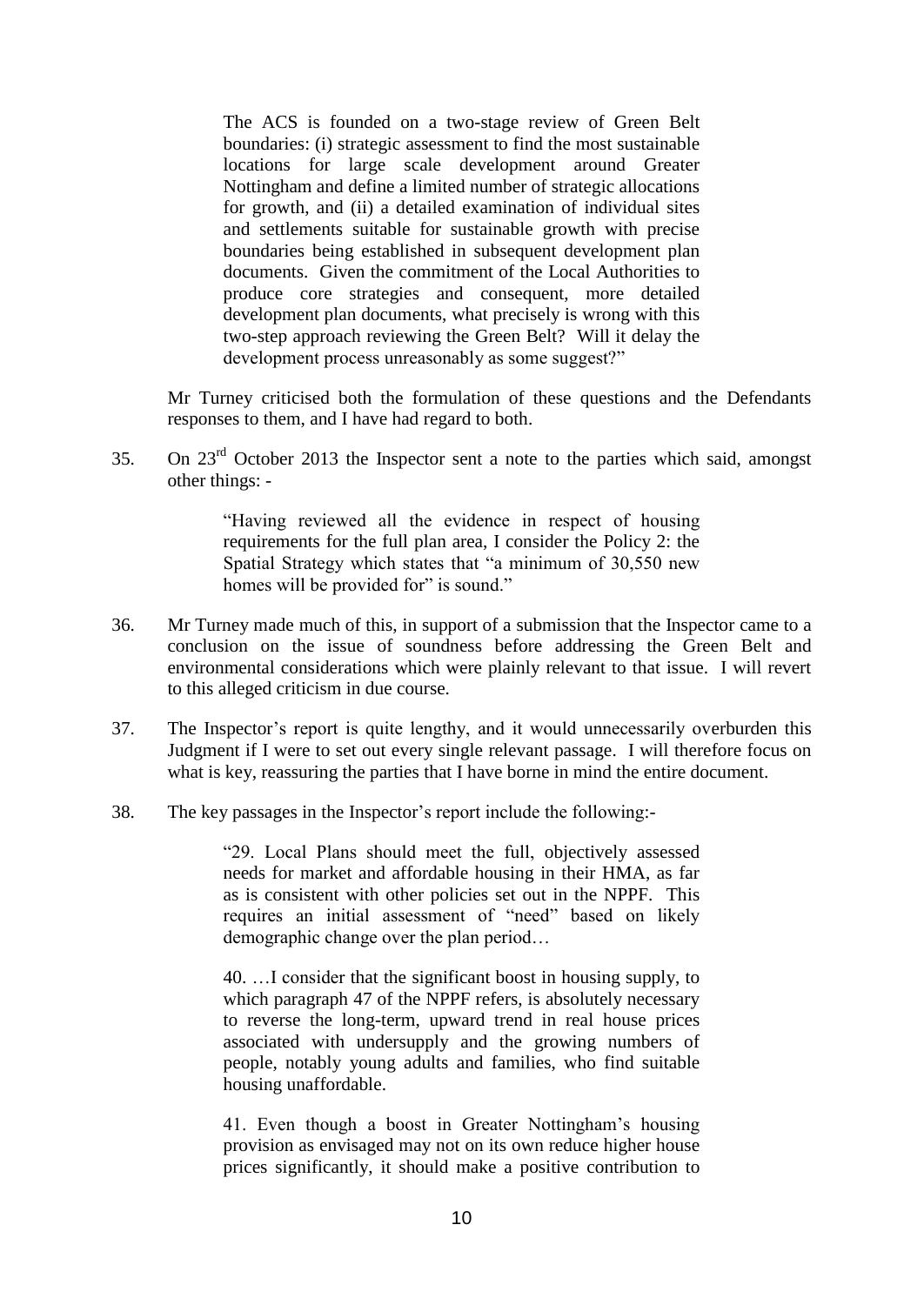balancing the mismatch between supply and demand/need … a failure to encourage overall house building would only restrict further the availability of affordable, as well as new market, housing …

45. I have taken account of the Court of Appeal judgment for "Hunston". I have noted the Councils' observation that, whilst the judgment pronounced on the interpretation of the first two bullet points in paragraph 47 of the NPPF, the planning decision did not directly consider the question of the soundness or otherwise of a development plan. The issue in dispute was whether, in advance of the area-wide balancing of the many facets of sustainable development which are needed to secure a sound local plan, a Section 78 Inspector could or should take account of policy constraints when deciding what was the relevant figure for "full, objectively assessed needs".

48. Nevertheless, the **Hunston** judgment importantly sought "a definitive answer to the proper interpretation of paragraph 47" of the Framework. The judgment is clear that the full objectively assessed needs for housing in the area have to be the starting-point when assessing the adequacy of housing supply… The approach to housing need assessment which the judgment supports is not therefore different to that supported by the PPG, which as explained above, I have fully considered in examining in the ACS.

47. Policy 2 of the ACS states that "a minimum" of 30,550 new homes would be provided, which wording should encourage and not impede the provision of additional housing. In looking to meet the needs, the councils have assumed that fewer houses will be developed on windfall sites than in past, once an up to date local plan underpinned by regularly reviewed SHLAAs is in place. However, if windfalls continue to come forward at the same rate as in the past, this should not be perceived as a negative factor as the aim is to boost the supply of new housing. Proposed change **Mod 3,** reinforces the essential point that the councils will adopt a proactive and positive approach to the delivery of new housing.

48. Proposed new paragraph 3.2.6a, **Mod 6**, includes a commitment to review the ACS's future housing projections, based on the 2011 Census data and expected in 2014, show that the Councils' assumptions underpinning its planned housing provision are no longer appropriate. **Mod 17** sets out the process and timing for initiating such a review. The NPPF expects local plans to meet their full needs for housing, "as far as is consistent with the policy set out in the Framework". Subsequent sections of my report address policy for the distribution of housing across the authorities, policy for protecting the Green Belt, for environmental and infrastructure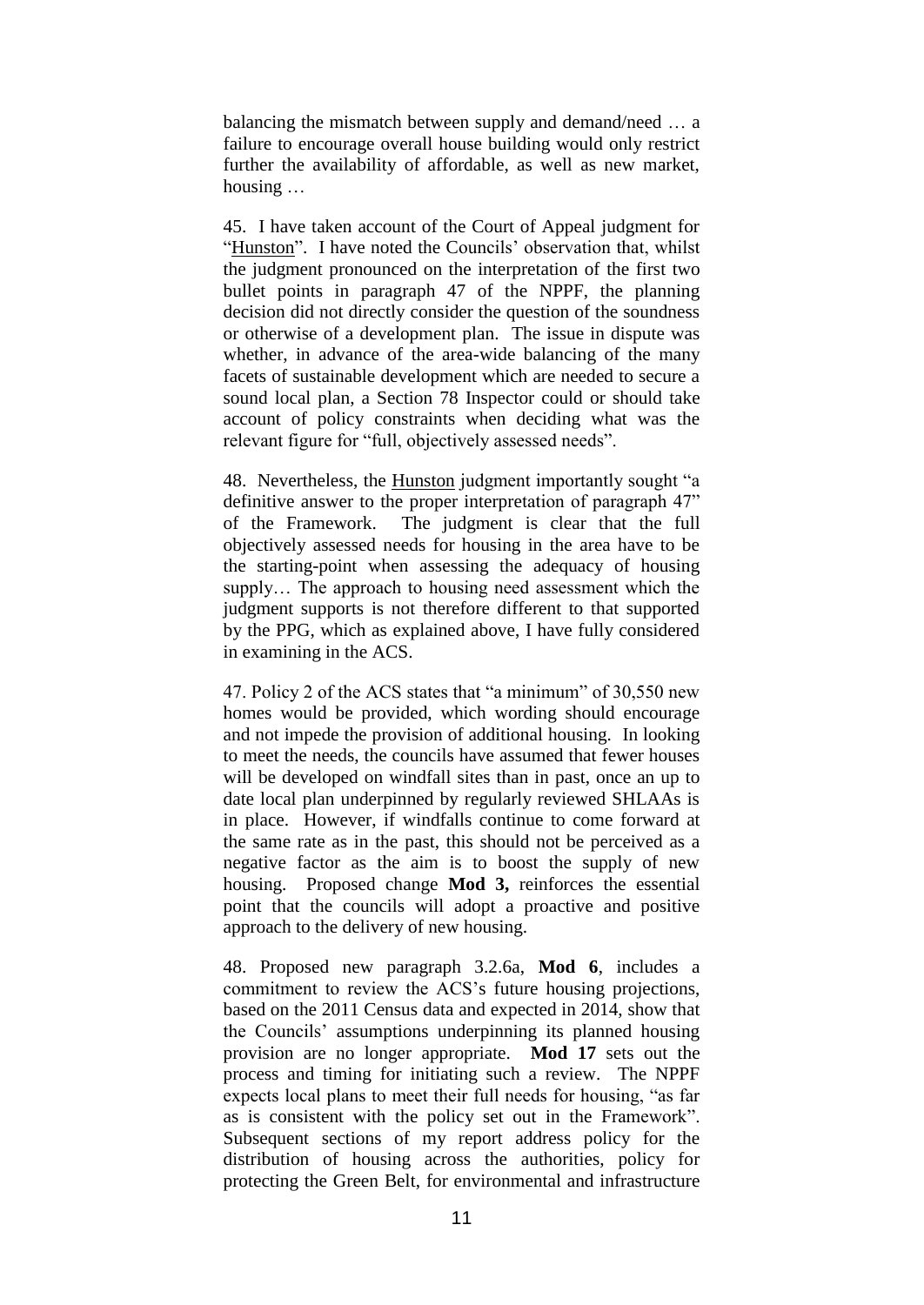planning, among other things. These confirm that delivery of the minimum housing numbers should be feasible. I agree with the Councils that there should be no insurmountable constraints to meeting the fully objectively assessed need for housing.

49. I conclude that the overall level of housing provision proposed by the ACS is justified and consistent with national planning policy. The proposed changes are necessary to reflect the Councils' commitment to keep the local plan under review and to ensure that the planned level of housing remains sound.

67. Understandably, there is considerable amount of local opposition to the prospect of development here in the Green Belt [in the context of Field Farm]. However the work which has been done to identify the site and will continue to take it forward has been undertaken by the Council as a democratically elected local planning authority. It considers that it has made its decision in the best interests of the Borough and its people, particularly those who now or in the future will need a home of their own. Having regard to the housing requirements and limited availability of alternative sustainable sites, the Councils' decision to allocate this site in the ACS meets the exceptional circumstances requirement as set out in the NPPF for the alteration of Green Belt boundaries. Field Farm's inclusion as a strategic allocation in the ACS is justified.

…

70. …I share the Councils' view that the potential for land at Toton to help meet the requirements for housing and mixed use development in Broxtowe Borough constitutes the exceptional circumstances needed to remove the land from the Green Belt. Its potential to maximise the economic benefits from the proposed HS2 station reinforces the Councils' case for changing the Green Belt boundary at Toton.

…

98. The NPPF seeks a significant boost in the supply of housing, and this is not required to occur only in the first five years of a plan. The first bullet of paragraph 47 expects local plans to meet their full, objectively assessed needs "as far as is consistent with the policies set out in this Framework". Although The Court of Appeal judgment (Hunston) quotes protection of the Green Belt and land in an area of outstanding natural beauty or national park as examples of such policies, I see no justification to look only at land-use designation policies. The NPPF includes a range of other policy matters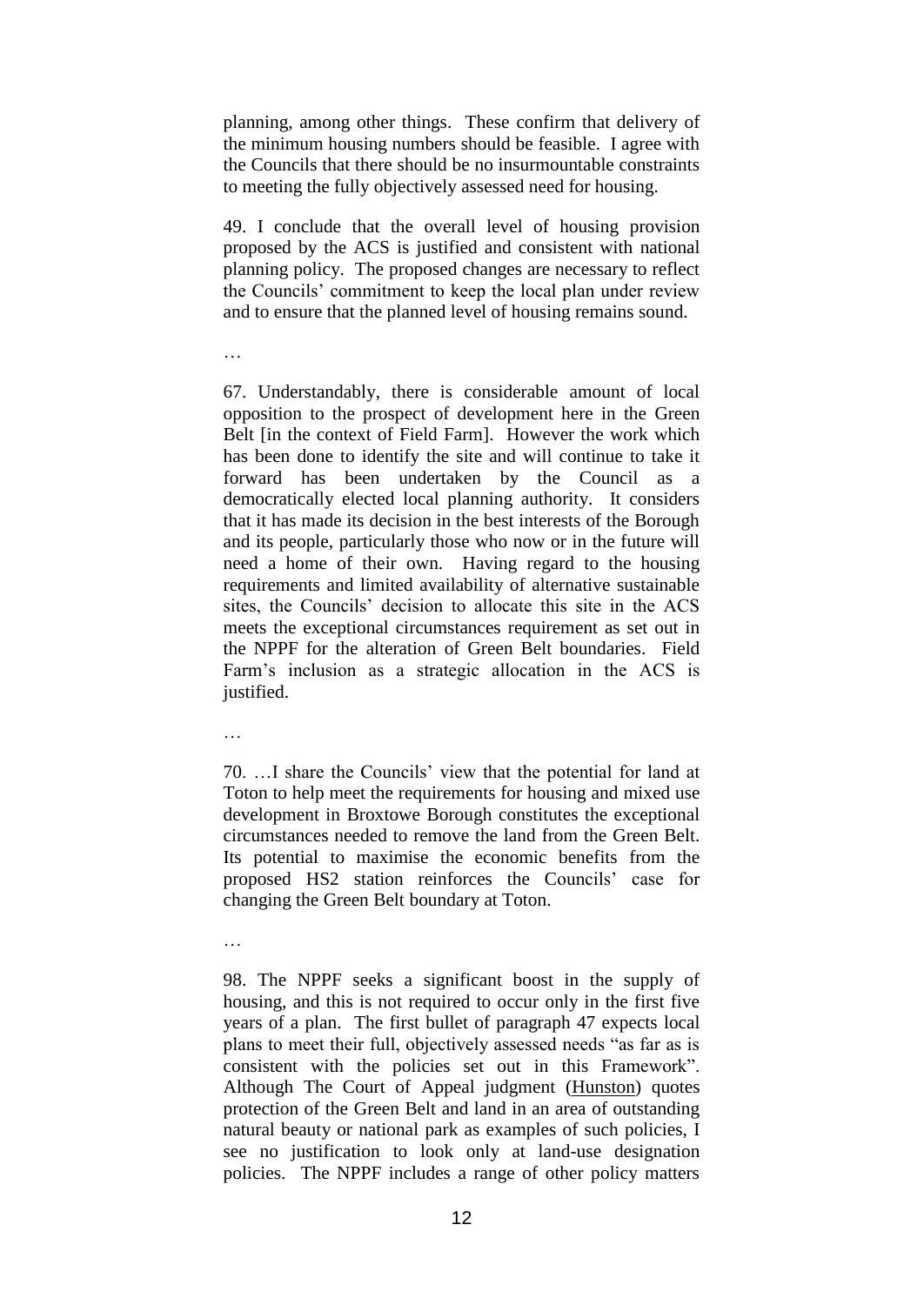requiring local plans to be aspirational but realistic, to take account of relevant market and economic signals, and be effective and deliverable.

99. In this case, I am satisfied that the prospective build rates for each 5 year tranche do not represent an attempt to suppress house building in the early years or rely on past poor economic conditions to justify low housing targets. The proposed build rates are supported by convincing evidence on the operation of housing markets … As the Councils argued, however, significantly increasing the supply of sites in the early years would not necessarily speed delivery, would require the release of additional Green Belt land contrary to national policy, and could delay progress on some of the more challenging regeneration sites.

…

# **Issue 2 – Whether the Spatial Strategy and Policy 3: the Green Belt are consistent with the NPPF and whether the approach to making alterations to the Green Belt is justified**.

110. …In order to meet the housing requirements of 30,550 new homes and achieve sustainable growth with supporting infrastructure, jobs and services, I accept the Councils' judgement that future development will have to extend beyond Nottingham's main built up area.

111. The NPPF continues the well-established planning policy of protecting Green Belt land. The Green Belt boundaries are drawn tightly around Nottingham, and to promote development beyond the Green Belt's outer edge would extend travel to work and for other purposes in an unsustainable fashion. Areas of safeguarded land exist in Gedling Borough, but these are unlikely to meet all the plan area's development requirements outside the main built up area. I agree with the Councils that the exceptional circumstances required for alterations to Green Belt boundaries exist.

…

113. The evidence base was criticised as being too dated, related to a different search for more substantial extensions, and not subject to adequate public consultation. However, I accept that the Green Belt and settlement pattern are largely unchanged since 2005/6 … Ashfield District Council I am advised, assessed all possible sites against the five purposes of including land in the Green Belt enabling the least valuable sites to be identified. Even if the assessment of the ACS area was more strategic, I consider that sufficient investigation of the characteristics of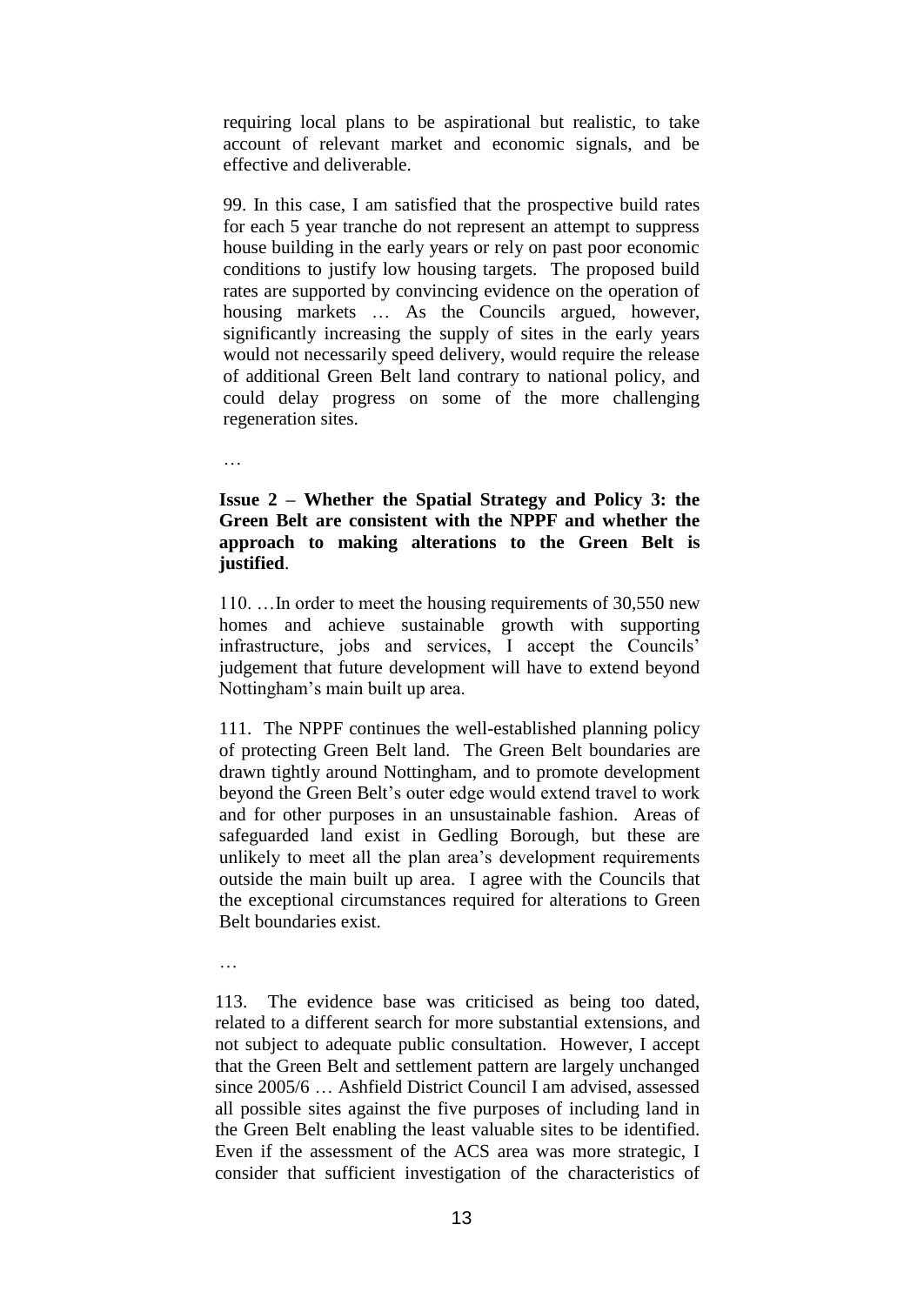potential sites for developments of differing sizes was carried out…

114. The ACS envisages a two-staged approach to altering Green Belt boundaries, with the precise boundaries for individual sites to be released from the Green Belt being established in the Part 2 Local Plans. The NPPF does not directly support this approach, probably because it expects a single local plan for each authority in contrast to the previous preference for a core strategy followed by more detailed development plan documents. Newark and Sherwood and South Staffordshire with adopted plans were cited as authorities which had used the two-stage approach taken by the Greater Nottingham Councils.

…

116. I have considered the arguments that a more rigorous assessment could have been carried out of the inner urban edge of the Green Belt, before sites which would only result in longdistance commuting were selected …

117. Regarding the risk of coalescence of Kimberley, Whatnall and Nuthall, I consider it appropriate that the Part 2 Local Plan should assess the impact of any new development at this more detailed level, having regard for the aim and purposes of the Green Belt…

118. I strongly support the view that, with a two-stage review process, the ACS should give more direction to Part 2 Local Plans to emphasise that Non-Green Belt sites have first preference, and that sites to be released from the Green Belt must have good sustainability credentials. A sequential approach should secure an effective policy consistent with national policy, and this would be achieved with main modification **Mod 18**…"

# **Relevant Jurisprudence**

39. The Court of Appeal in St Albans CC v Hunston Properties Limited and another [2014] JPL 599 endorsed a two-staged approach to the application of paragraph 47 of the NPPF. The first stage is to reach a conclusion as to the "full objectively assessed needs for market and affordable housing". This is a purely quantitative exercise. The second stage involves an exercise of planning judgement (in relation to development control or the formation of a local plan, as the case may be) as to whether the policy constraints in the NPPF carry the consequence that the objectively assessed needs should not be met. The issue in Hunston was whether "very special circumstances" existed (see paragraphs 87 and 88 of the NPPF), but in my judgment the position must be the same in a case involving a local plan.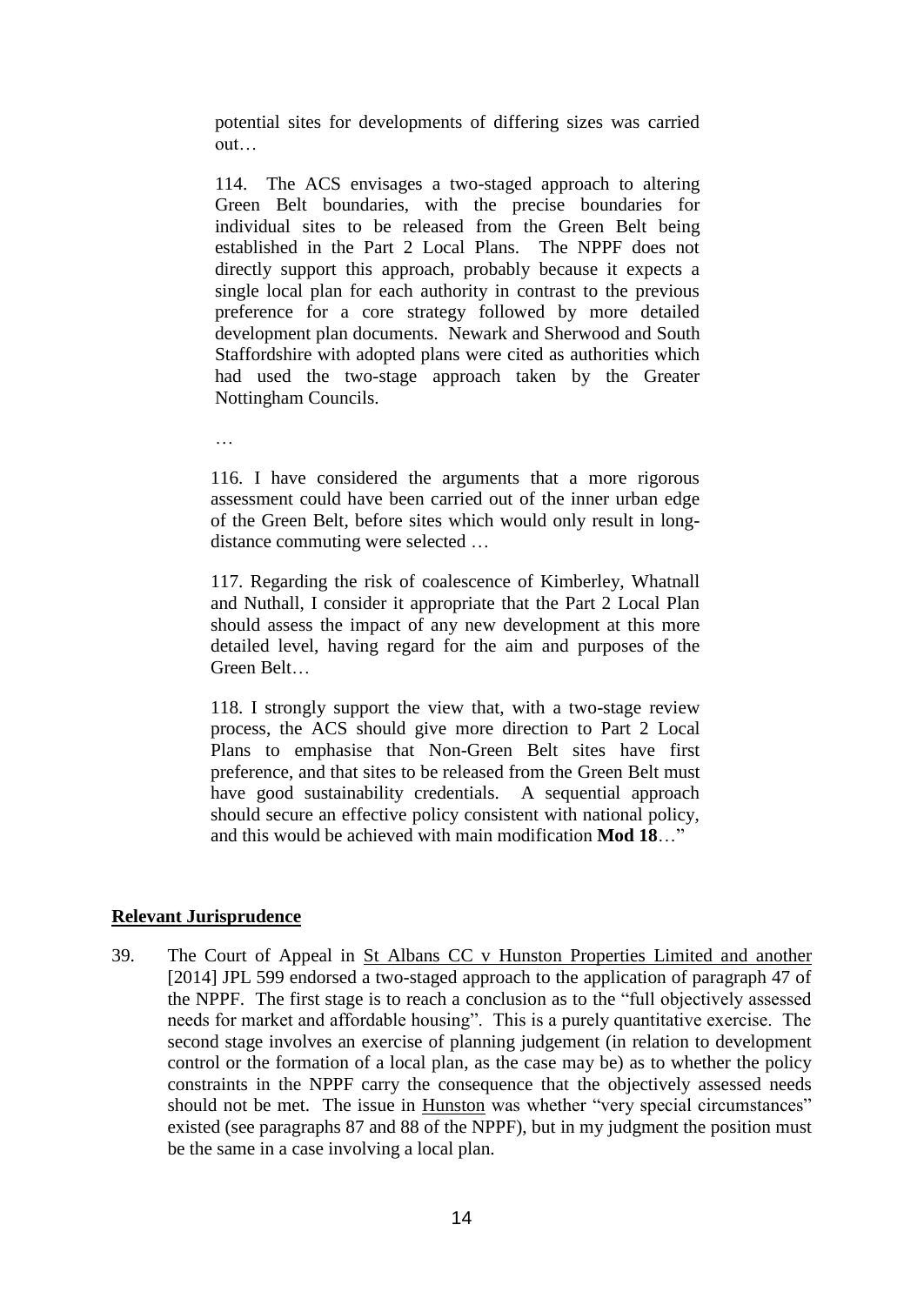40. At paragraph 10 of his judgment, Sir David Keene said this:-

"The Framework does not seek to define further what "other considerations" might outweigh the damage to the Green Belt, but in principle there seems no reason why in certain circumstances a shortfall in housing land supply might not do so."

41. The two-stage approach underwent further examination in Solihull Metropolitan Borough Council v Gallagher Estates Limited and another [2014] EWCA Civ 1610. In that case, Laws LJ endorsed the conclusion of Hickinbottom J that:-

> "Paragraph 47 requires full housing needs to be objectively assessed, and then a distinct assessment made as to whether (and, if so, to what extent) other policies dictate or justify constraint."

Mr Turney placed particular reliance on paragraph 36 of the judgment of Laws LJ. There, he said:-

"The fact that a particular site within a Council's area happens not to be suitable for housing development cannot be said without more to constitute an exceptional circumstance, justifying an alteration of the Green Belt by the allocation to it of the site in question. Whether development would be permitted on the sites concerned in this case, were they to remain outside the Green Belt, would depend upon the Council's assessment of the merits of any planning application put forward."

42. Mr Turney sought to turn this through 180 degrees, and submitted that the fact that a particular site happens to be suitable for housing development cannot, without more, constitute an exceptional circumstance justifying an alteration of the Green Belt. I agree with Mr Turney insofar as this goes, but in my view there is not a precise symmetry here. The issue in Solihull was whether land could be allocated to Green Belt: in other words, the point was addition, not subtraction. The mere fact that a particular parcel of land happens to be unsuitable for housing development cannot be a Green Belt reason for expanding the boundary. In a case where the issue is the converse, i.e. subtraction, the fact that Green Belt reasons may continue to exist cannot preclude the existence of countervailing exceptional circumstances – otherwise, it would be close to impossible to revise the boundary. These circumstances, if found to exist, must be logically capable of trumping the purposes of the Green Belt; but whether they should not in any given case must depend on the correct identification of the circumstances said to be exceptional, and the strength of the Green Belt purposes. In the present context, one needs to continue to bear in mind paragraph 10 of Hunston (see paragraph 39 above), and to draw a distinction between, on the one hand, suitability without more, and on the other hand, suitability and availability. Suitability *simpliciter* cannot logically be envisaged as an exceptional circumstance (here, the second sentence of paragraph 36 of Solihull applies); suitability and availability may do, subject to the refinements discussed below.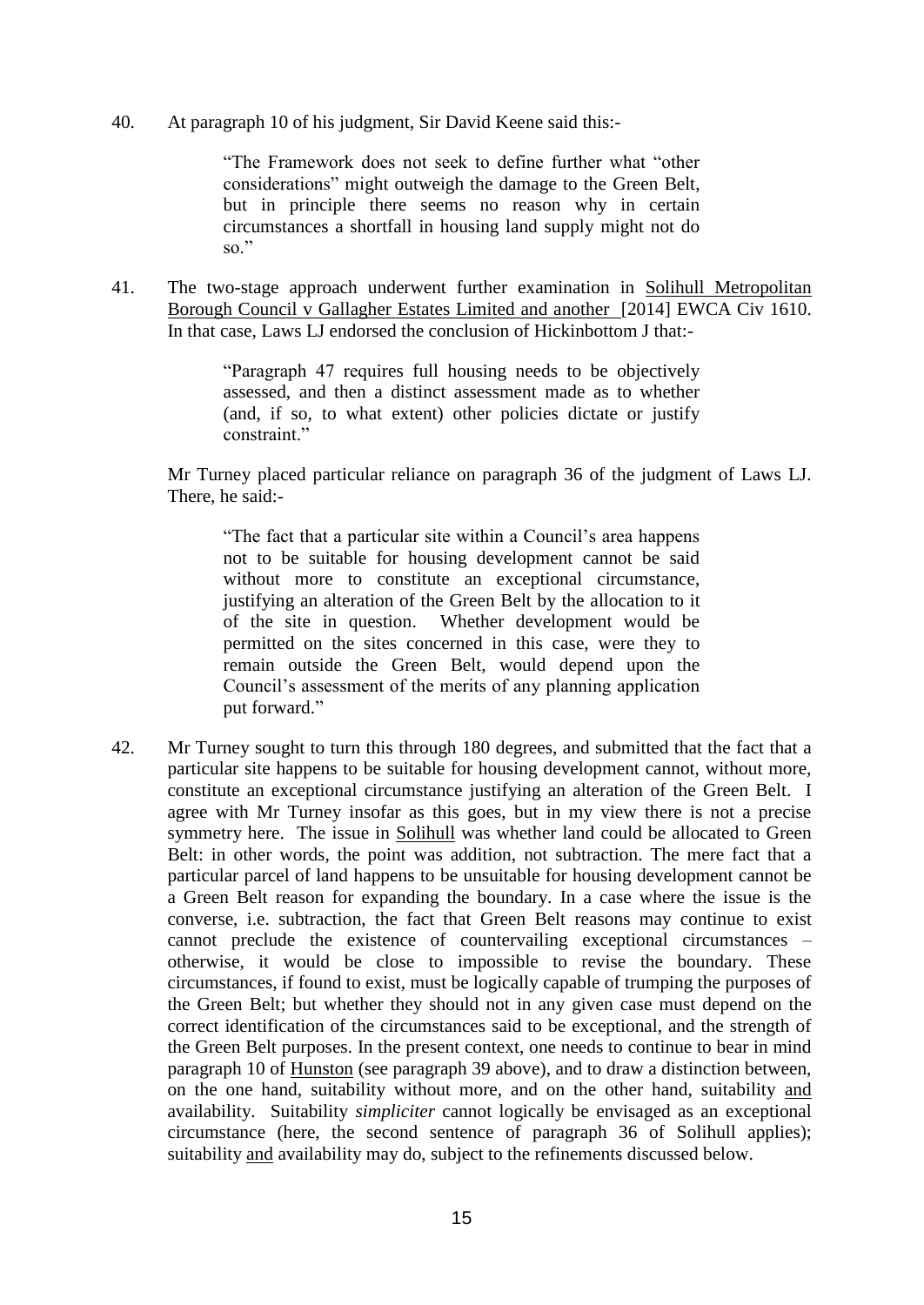43. Miss Ellis placed particular reliance on the decision of Patterson J in IM Properties Development Limited v Lichfield District Council [2014] EWHC 2440 (Admin). This case was decided after the first instance decision in Solihull and before the case reached the Court of Appeal. Patterson J observed that the only statutory duty was that contained in section 39(2) of the Act (see paragraph 97 of her judgment). At paragraphs 99 and 100 Patterson J said this:-

> "99. Here, the release from the Green Belt as proposed in Lichfield which is seen by the Defendant as consistent with the town-focused spatial strategy. The further releases have been the subject of a revised sustainability appraisal by the Defendant. That found that no more suitable alternatives existed for development.

> 100. The principal main modifications endorsed by the Defendant expressly referred to the Green Belt review and to the supplementary Green Belt review as informing the release of Green Belt sites. They contained advice as to the relevant test that members needed to apply. Both documents were available to the decision-making committees and were public documents. Ultimately, the matter was one of planning judgement where the members had to consider whether the release of Green Belt land was necessary and, in so determining, had to be guided by their statutory duty to achieve sustainable development."

44. "Necessary" may be seen as broadly synonymous with "the existence of exceptional circumstances". Mr Turney submitted that these passages are both *obiter* and inconsistent with Solihull. It is unnecessary for me to reach concluded views about this. My preference would be to express the point made in the final sentence of paragraph 100 slightly differently: the issue is whether, in the exercise of planning judgment and in the overall context of the positive statutory duty to achieve sustainable development, exceptional circumstances existed to justify the release of Green Belt.

# **The Claimant's Grounds**

- 45. Mr Turney has advanced three grounds on behalf of the Claimant, namely:
	- (1) Failure to consider whether housing numbers should be reduced to prevent release of Green Belt land;
	- (2) Failure to apply national policy in considering the release of Green Belt land;
	- (3) Failure to comply with the Environmental Assessment of Plans and Programmes Regulations 2004 ("the SEA Regulations").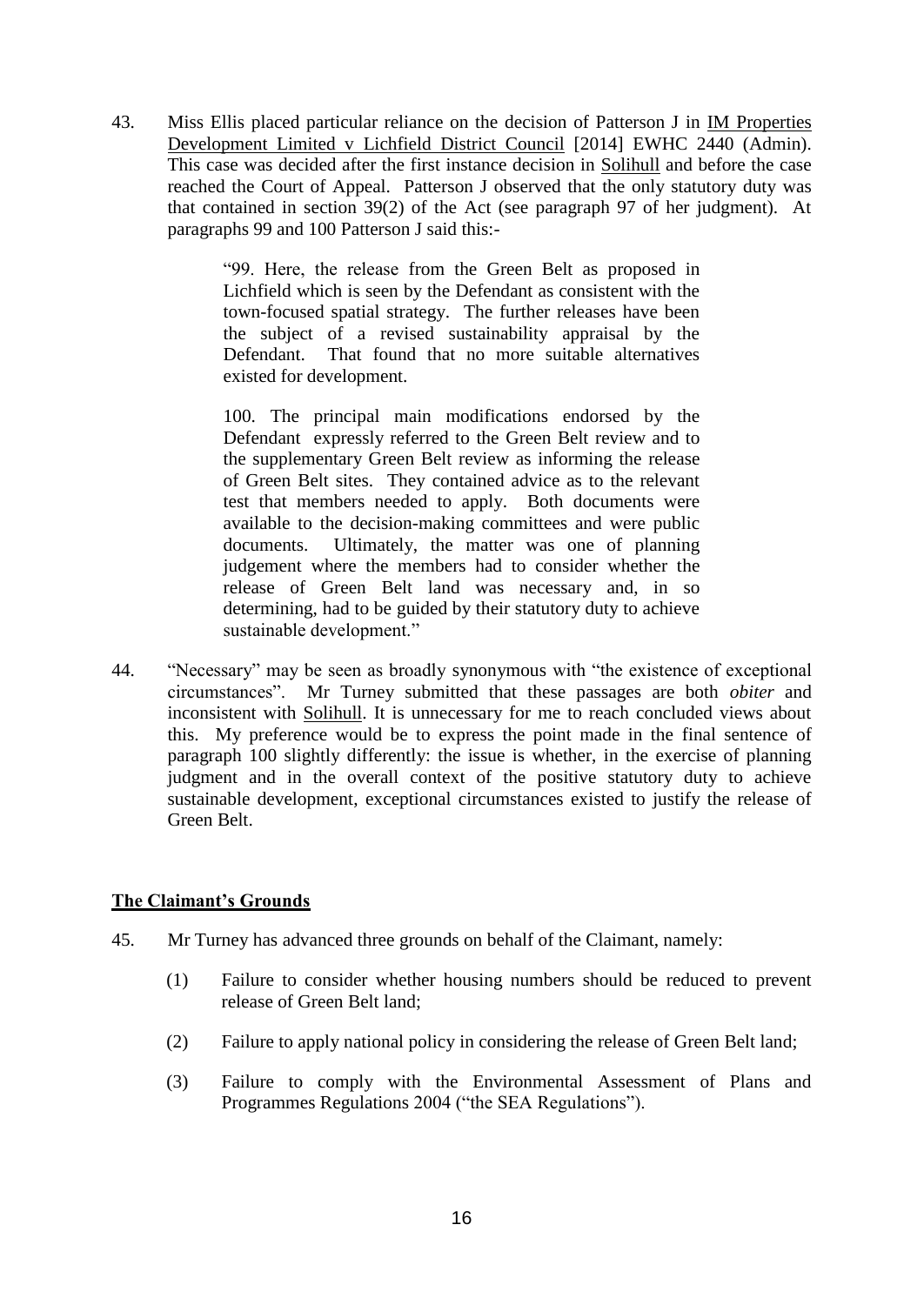# **The Claimant's Grounds Developed**

- 46. As I indicated during oral argument, it seems to me that Ground 2 is logically prior to Ground 1. They are, in any event, inextricably intertwined. Accordingly, I will take these together. Although advanced under a different statutory regime, it also seems to me that Mr Turney's third Ground interacts with his earlier Grounds.
- 47. The primary thrust of Mr Turney's submission, both in oral argument and in his written Reply, is that the Inspector adopted a circular approach. The evidence demonstrates that she considered the 30,550 figure for new housing, and concluded that it was sound, before paying any attention to the environmental and Green Belt constraints. This is borne out by the note the Inspector sent to the parties (see paragraph 35 above), and indeed her examination of Policy 2 in her report. At no stage, so the submission runs, did the Inspector properly consider whether the meeting of objectively assessed needs would be consistent with national policy; and, if so, to what extent. Furthermore, the formulation of the main issue assumed that objectively assessed needs should be met: hence the circularity. Put another way, the "exceptional circumstances" are defined as the requirement to meet the objectively assessed needs.
- 48. On Mr Turney's argument, the use of the term "insurmountable constraints" in paragraph 48 of the Inspector's report shows that proper regard was not paid to the question of "exceptional circumstances"; the two terms or concepts cannot be readily assimilated the one to the other. Accordingly, the Inspector's approach violated paragraph 47 of the NPPF and a proper application of the two-stage test stipulated by the Court of Appeal in Hunston.
- 49. Mr Turney advanced two further, specific submissions. First, he contended that the hierarchical approach underpinning both the Inspector's report and the ACS itself suggests there were no exceptional circumstances. Secondly, Mr Turney advanced a methodological attack on the two-stage process, namely Part 1 and Part 2 of the Local Plan. The application of this two-staged process meant that exceptional circumstances were ignored or sidelined: on the one hand, they were not properly considered within Part 1 (because the assumption was that the review of the Green Belt boundary would be left over to Part 2); on the other hand, when Part 2 is reached there would be no room for considering exceptional circumstances, because any later development plan document would have to accord weight to the ACS. The die has been cast. In support of this submission, Mr Turney drew on the Inspector's analysis of the position relating to Field Farm, where exceptional circumstances were considered. Without prejudice to his submission that this analysis was also flawed (and he made the same point as regards the Interested Parties' land, where exceptional circumstances were found), his contention was that a similar approach both could and should have been consistently applied throughout.

# **Analysis and Conclusions on Grounds 1 and 2**

50. I agree with Mr Turney that it would be illogical, and circular, to conclude that the existence of an objectively assessed need could, without more, be sufficient to amount to "exceptional circumstances" within the meaning of paragraph 83 of the NPPF. No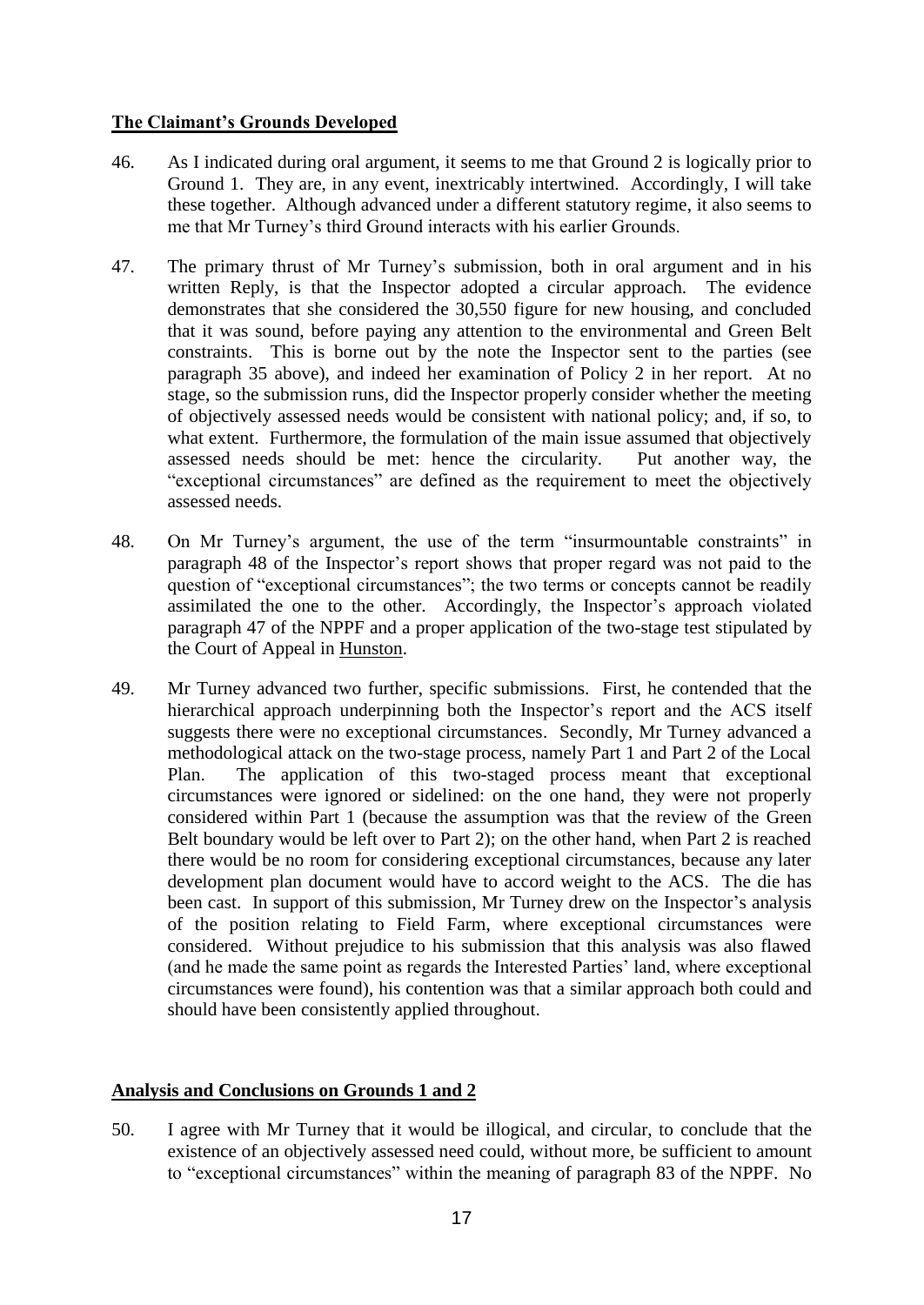recourse to what I called during oral argument the "mantra" of planning judgment could save a decision from a successful section 113 challenge in such circumstances.

- 51. In a case such as the present, it seems to me that, having undertaken the first-stage of the Hunston approach (sc. assessing objectively assessed need), the planning judgments involved in the ascertainment of exceptional circumstances in the context of both national policy and the positive obligation located in section 39(2) should, at least ideally, identify and then grapple with the following matters: (i) the acuteness/intensity of the objectively assessed need (matters of degree may be important); (ii) the inherent constraints on supply/availability of land *prima facie* suitable for sustainable development; (iii) (on the facts of this case) the consequent difficulties in achieving sustainable development without impinging on the Green Belt; (iv) the nature and extent of the harm to *this* Green Belt (or those parts of it which would be lost if the boundaries were reviewed); and (v) the extent to which the consequent impacts on the purposes of the Green Belt may be ameliorated or reduced to the lowest reasonably practicable extent.
- 52. Although it seems clear that what I have called an ideal approach has not been explicitly followed on a systematic basis in the instant case, it is a counsel of perfection. Planning Inspectors do not write court judgments. The issue which properly arises is whether the Inspector's more discursive and open-textured approach, which was clearly carried through into the ACS, was legally sufficient.
- 53. It is clear from (i) the formulation of the main issues; (ii) the frequent references in the Inspector's report to the need to protect the Green Belt; and (ii) the several references to "exceptional circumstances", that the Inspector had in mind the broad contours and content of paragraph 83 of the NPPF. It is indisputable that she had regard to Hunston and the need for a two-staged approach, with the ascertainment of the objectively assessed need being the "initial" stage (to adopt the epithet used by the Inspector). The main issues might have been expressed with slightly more focus and precision, but I do not accept that their formulation somehow dictated, or pre-judged, the outcome. Further, the Inspector's note dated  $23<sup>rd</sup>$  October 2013 needs to be read in context: although her reference to the 30,550 housing figure being "sound" is somewhat ambiguous, the note read as a whole indicates that the Inspector had not yet reached a conclusion about Green Belt matters. I read the note as indicating that the Inspector had reached the provisional conclusion which we may now discern at paragraph 48 of her report.
- 54. Paragraphs 40 and 41 of her report indicate that the Inspector considered that the need for additional housing supply was acute, both generally and in this particular area. Paragraph 48 of the report indicates that in the Inspector's view the 30,550 figure was both feasible and deliverable, although at that stage she was stating in terms that consistency with other NPPF policies would be considered later in the report. Thus, *pace* Miss Ellis' skeleton argument and submissions, I do not read the last sentence of paragraph 48 of the report as containing any finding about exceptional circumstances. We see such a finding at paragraphs 67 and 70 (in relation, respectively, to Field Farm and the Interested Parties' land at Toton), and at paragraph 110ff. The "insurmountable obstacles", or their absence, relate to matters of feasibility and deliverability. Even if I am wrong about this, and paragraph 48 is to be read as a harbinger of paragraph 111, it seems clear that what the Inspector must be taken to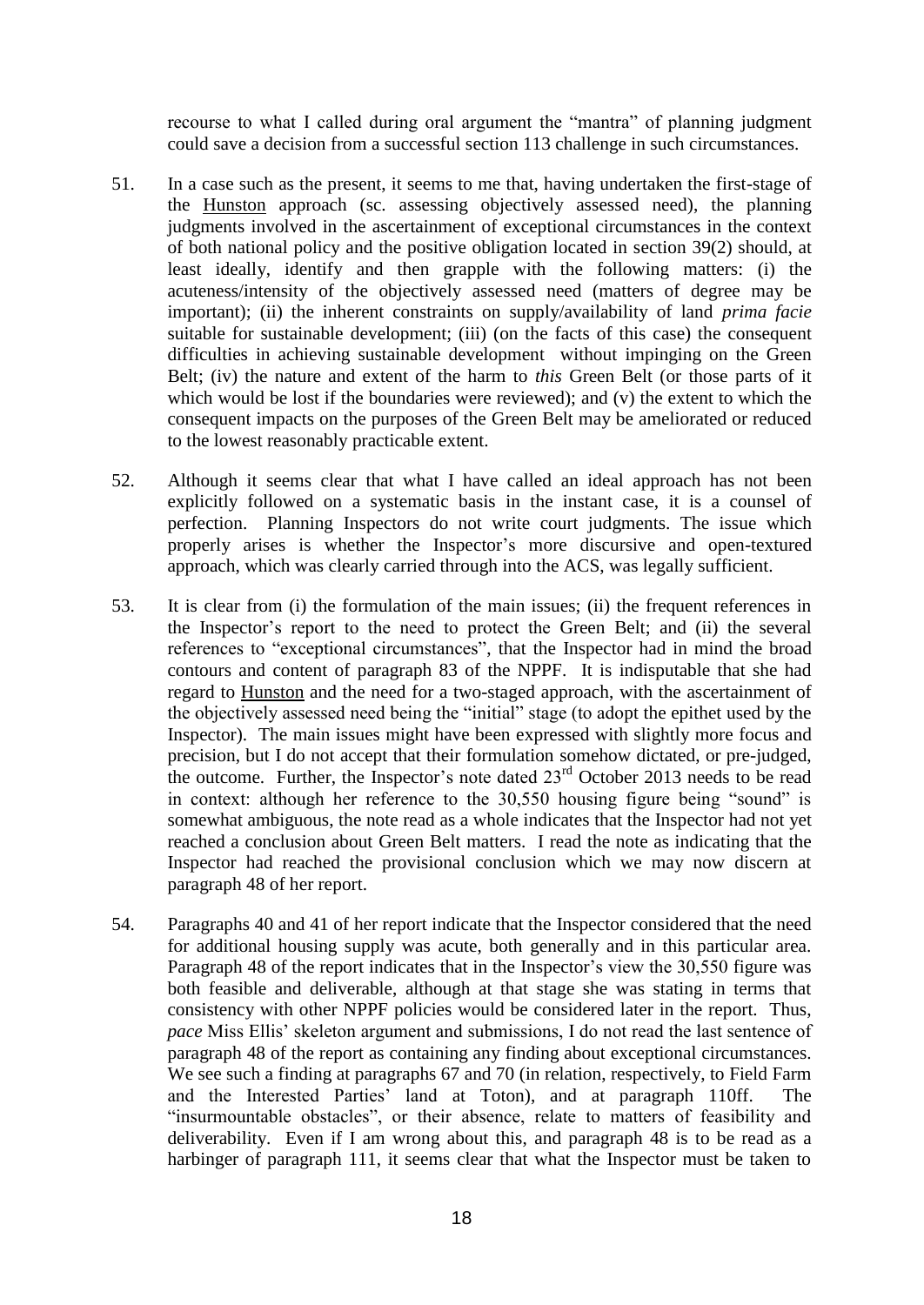have meant is that the reason why the obstacles were surmountable was that exceptional circumstances existed.

- 55. Field Farm and Toton are separately addressed because these sites were allocated in the ACS as land suitable for immediate development. The Inspector was considering specific sites, not strategic areas the precise delineations of which would require subsequent analysis and review. The key sentence in paragraph 67, "having regard to the housing requirements and limited availability of alternative, sustainable sites", contains in these circumstances a logically coherent reason for holding that exceptional circumstances existed. Mr Turney sought to persuade me that the issue of limited availability could not sensibly add to the issue of objective assessment of need, but I cannot agree; this was a free-standing factor which was clearly capable of amounting to an exceptional circumstance. Additionally, an examination of all the reasoning contained within paragraphs 63-67 of the report reveals that the Inspector paid regard to the purposes of the Green Belt, the nature and quality of the proposed impingement, and the issue of sustainability. As for the latter, this Green Belt was drawn close to the City boundary and it would have been difficult to have undertaken sustainable development beyond the outer boundary of the Green Belt. This was an issue which, albeit hardly decisive, was properly taken into account – it is referred to specifically in paragraph 84 of the NPPF. All these factors were properly assessed in determining the existence of exceptional circumstances.
- 56. A similar approach underpins the Inspector's broader consideration of the Spatial Strategy and Policy 3 within the ACS. The formulation of the issue, "whether the approach [in the ACS] to making alterations to the Green Belt is justified", is a reference to paragraphs 47, 83 and 86 of the NPPF. At paragraph 110, the Inspector accepts the Defendants' contention that the acuteness of the need is such that some intrusion into the Green Belt (and its consequent revision) will be required. Paragraph 111 may be quite brief but, read both in isolation and in conjunction with the remainder of the report, makes clear that the Inspector is continuing to ask herself the same sorts of questions that she posed, and answered, at paragraphs 63-67 of her report: viz. (i) limited availability; (ii) the location of the Green Belt in relation to the main built-up area of Nottingham; and (iii) sustainability (to which paragraph 86 of the NPPF relates, in particular). Footnote 26 to her report (relating to the first sentence of paragraph 111) is a legally accurate statement of the position under paragraphs 47, 83 and 86 of the NPPF. It follows that the core conclusion in the first sentence of paragraph 111 of the report – that exceptional circumstances exist – cannot be successfully impugned. Albeit with less than complete precision, I consider that the Inspector has, at least in legally sufficient terms, followed the sort of approach I have set out under paragraphs 19, 21, 22 and 43 above.
- 57. I agree with Miss Ellis that Mr Turney's submissions go too far, and tend to the very circularity he seeks to identify in the Inspector's report. Specifically, his submissions are in danger of according excessive weight to paragraph 83 of the NPPF, by stacking up a series of objections to sustainable development which came close to being insurmountable.
- 58. As for Mr Turney's separate point about the two-staged approach adopted by the ACS, I agree that, in principle, there is a danger of the issue of exceptional circumstances falling between two metaphorical stools. If, for example, exceptional circumstances were not properly considered at Stage 1, it would be difficult for the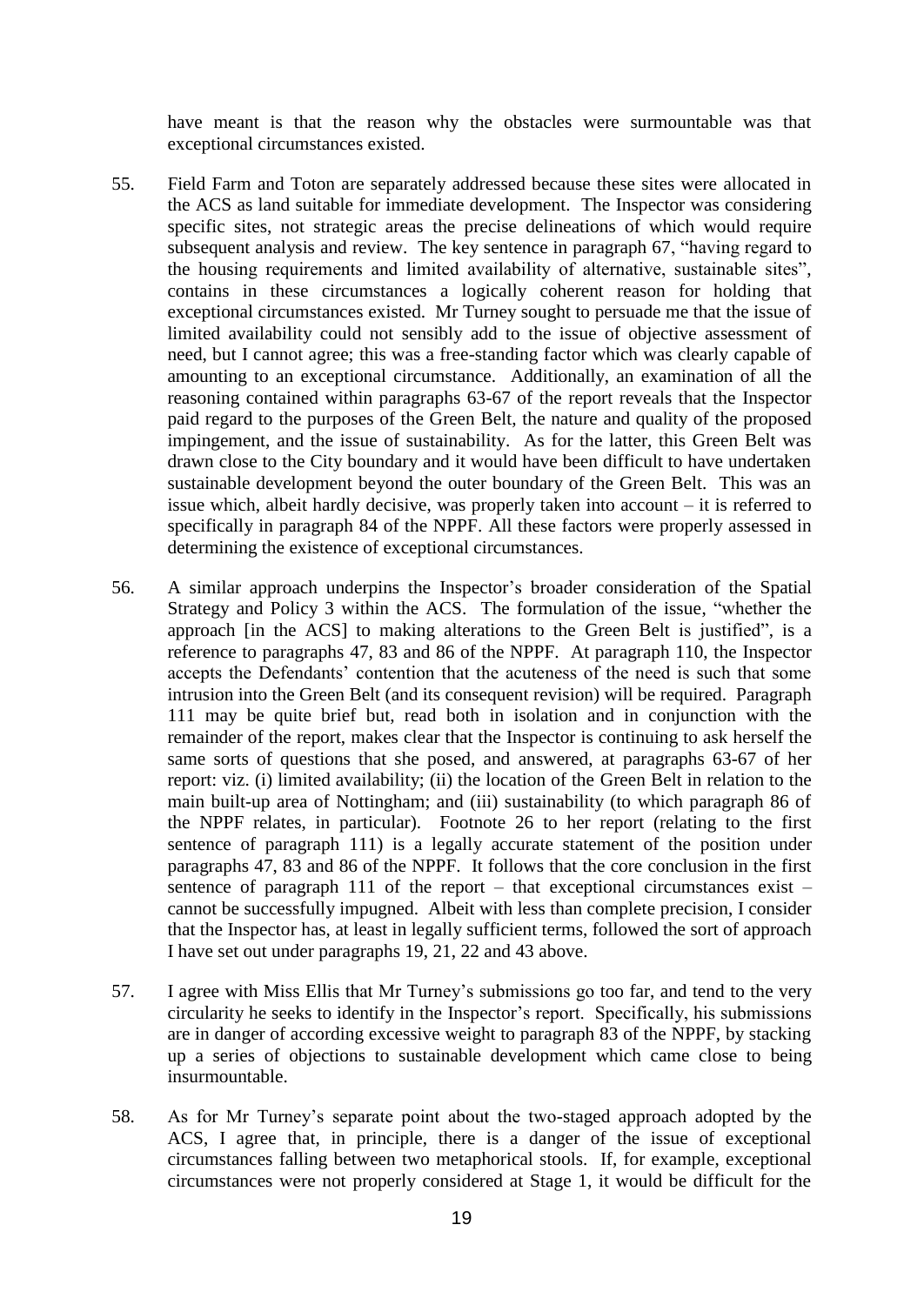issue properly to be addressed at Stage 2. Although section 19(2)(a) of the Act would no doubt continue to apply, the ACS would be a powerful dictator of subsequent policy, particularly in circumstances where Stage 2 is only concerned with the detail, and not with the principle.

- 59. The question arises of whether the flawed approach I have just outlined was, in fact, the approach adopted by the Inspector. In my judgment, it was not. As the Inspector correctly observed, a two-staged approach is not impermissible in principle although it is not expressly authorised by the NPPF. The Inspector recognised that there were some weaknesses inherent in such an approach (see paragraphs 116 and 117), but these were manageable. In my judgment, the key point is that the Inspector was able to reach an evidence-based conclusion as to the presence of exceptional circumstances at the first stage, and that she was not in some way adjourning the matter over for substantive consideration at Stage 2. Further, in modifying the ACS so as to achieve a sequential approach to site release (with Green Belt release occurring, as it were, last) the Inspector was achieving an overall state of affairs which, as she put it, "should secure an effective policy consistent with national policy" (paragraph 118). Not merely was this a legally tenable approach, it was in my judgment both sensible and appropriate in the circumstances of the instant case. I would not go so far as to hold that paragraph 118 of the report directly applied paragraph 83 of the NPPF, and somehow satisfied the touchstone of exceptional circumstances; but what it did was to bring about an outcome which has the strong tendency to protect the Green Belt and its purposes. For example, to the extent that release of Green Belt land would be required, the first candidate for release would be land nearer the inner boundary. The sequential approach was, therefore, a factor to be taken into account.
- 60. I agree with Miss Ellis that in relation to the Part 2 Local Plan exercise it would remain incumbent on the Defendants to act consistently with national policy, in line with sections 19(2)(a) and 34 of the Act.
- 61. I am far from convinced that Mr Turney's first ground really adds to his second. The complaint is that consideration was not given to a figure lower than 30,550, such that revision of the Green Belt might not be required. It is of course correct that the majority of the new housing will not be built on Green Belt land, from which it follows that removing several thousand homes from the aggregate figure could well lead to the consequence that no Green Belt release would be required. However, the issue for the Inspector was whether the release of some Green Belt land was justified, having regard to the objectively assessed need. The Inspector concluded that it was, applying paragraphs 47, 83 and 86 of the NPPF. If it was not justified, the Green Belt boundaries would have remained as before. It was not incumbent on the Inspector to "salami-slice" the objectively assessed need further, and to consider some hypothetical lower number. Such an obligation would only have arisen if meeting the whole of the objectively assessed need was not justified, because exceptional circumstances did not exist to amount to that justification.
- 62. Given these conclusions, the Interested Parties do not need to succeed on their separate submissions directed to the particular attributes of their land at Toton. However, I accept the submissions of Mr Richard Honey for the Interested Parties that his clients' land may be separately considered. First, the subject land is a coordinated, mixed-use site, and the Claimants in these proceedings are not challenging those aspects of the ACS which cover employment and transport. Secondly, detailed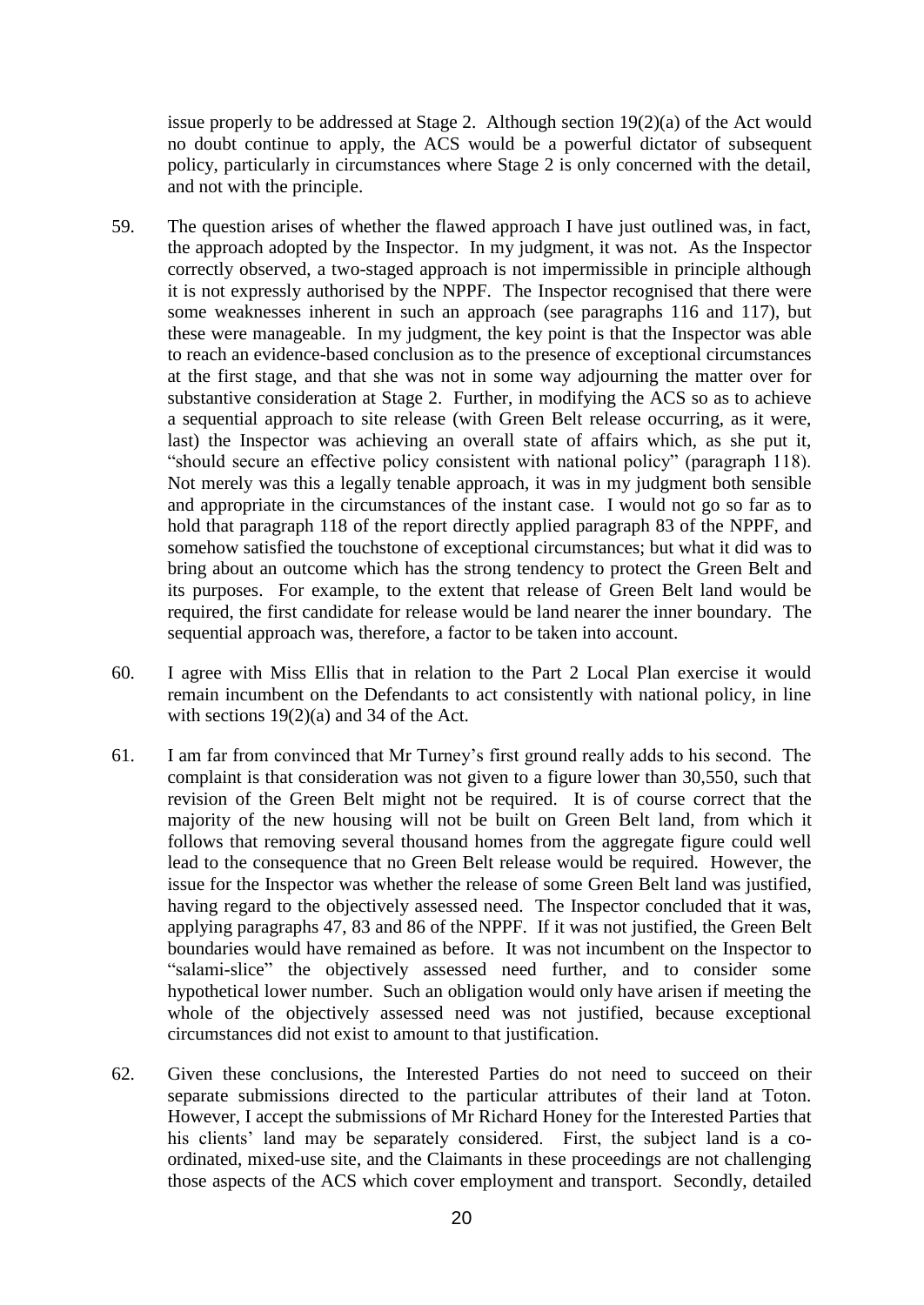consideration was given at paragraphs 68-76 of the report to whether exceptional circumstances existed to justify the revision of the Green Belt to accommodate this particular mixed-use site. Given that the Interested Parties' site was both highly sustainable and on built-up land, albeit within Green Belt, the robust conclusions appearing at paragraph 70 of the Report are hardly surprising.

63. It follows that, despite the clarity and force of Mr Turney's submissions on his primary grounds of appeal, I cannot accept them.

# **Ground 3**

- 64. By this Ground the Claimant seeks to challenge the Defendants' sustainability appraisal dated June 2012, which it is submitted failed to satisfy the requirements of the SEA Regulations. The general principles are not in dispute: the SEA Regulations provide the framework for development consent decisions to be subject to an assessment of their environmental effects, in line with the purposive interpretation mandated by the SEA Directive (2001/42/EC) (see, for a detailed exposition, Walton v Scottish Ministers [2013] PTSR 51).
- 65. Regulation 12 of the SEA Regulations provides:-

# "**Preparation of Environmental Report**

12.—(1) Where an environmental assessment is required by any provision of Part 2 of these Regulations, the responsible authority shall prepare, or secure the preparation of, an environmental report in accordance with paragraphs (2) and (3) of this Regulation.

(2) The report shall identify, describe and evaluate the likely significant effects on the environment of—

(a) implementing the plan or programme; and

(b) reasonable alternatives taking into account the objectives and the geographical scope of the plan or programme."

- 66. Schedule 2 to the SEA Regulations identifies the matters which, so far as may be relevant, ought to be included in the report.
- 67. The jurisprudence governing the application of Regulation 12 is not substantially in dispute. I am able to draw heavily on paragraphs 19 and 20 of Mr Turney's Skeleton Argument. The following propositions emerge from the decisions of this Court in Save Historic Newmarket v Forest Heath District Council [2011] JPL 1233 and Heard v Broadland DC [2012] Env LR 233:-
	- (1) It is necessary to consider reasonable alternatives, and to report on those alternatives and the reasons for their rejection;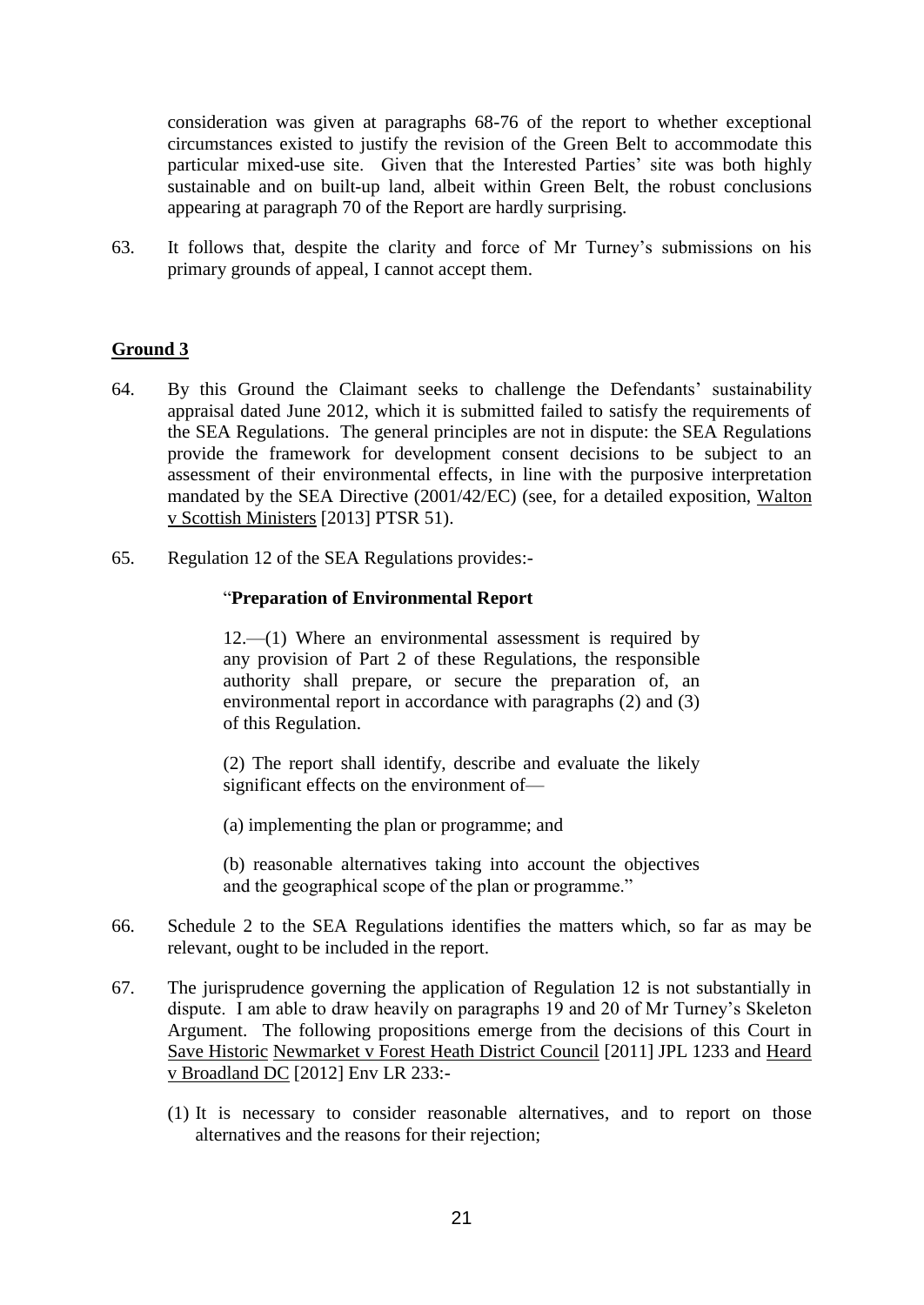- (2) While options may be rejected as the Plan moves through various stages, and do not necessarily fall to be examined at each stage, a description of what alternatives were examined and why has to be available for consideration in the environmental report;
- (3) It is permissible for the environmental report to refer back to earlier documents, so long as the reasons in the earlier documents remain sound;
- (4) The earlier documents must be organised and presented in such a way that it may readily be ascertained, without any paper chase being required, what options were considered and why they had been rejected;
- (5) The reasons for rejecting earlier options must be summarised in the final report to meet the requirements of the SEA Directive;
- (6) Alternatives must be subjected to the same level of analysis as the preferred option.
- 68. In City and District of St Albans v SSCLG [2009] EWHC 1280 (Admin) Mitting J quashed the relevant policies because reasonable alternatives to them were not identified, described and evaluated before the choice was made.
- 69. Section 7 of the Sustainability Assessment, "Developing and Appraising Strategic Options", is at issue. This purported to consider reasonable alternatives in line with the SEA Directive and the SEA Regulations. Three options were specifically considered, namely (1) what was described as the "high growth" option, entailing 71,700 new homes, (2) the "medium growth" or ACS option (based on a figure of 52,050 homes – which differs from the eventual ACS figure substantially, although nothing appears to turn on this), and (3) a "low growth" option based on what was described as past house building rates (41,888 new homes). The sustainability assessment analysed each option. It concluded that the high growth option secured more housing than was necessary, and was unlikely to be achievable in any event. As for the medium growth option:-

"[It] would provide housing in line with the Regional Plan. Its impacts would be similar to that of Option 1 without such positive and negative impacts on the corresponding SA objectives, given that less housing would be provided, but it would meet the needs of the local population, and would allow for more limited in-migration to the planned areas. This level of growth would have a positive impact on the housing and health SA objectives but a negative impact on heritage, environment, bio-diversity and GI, landscape, natural resources and flooding, waste, energy and climate change and transport SA objectives."

70. As for the low growth option:-

"[It] proposes housing growth below that of the Regional Plan. This is only a minor positive impact on the housing SA objective, as less housing will be provided. All other SA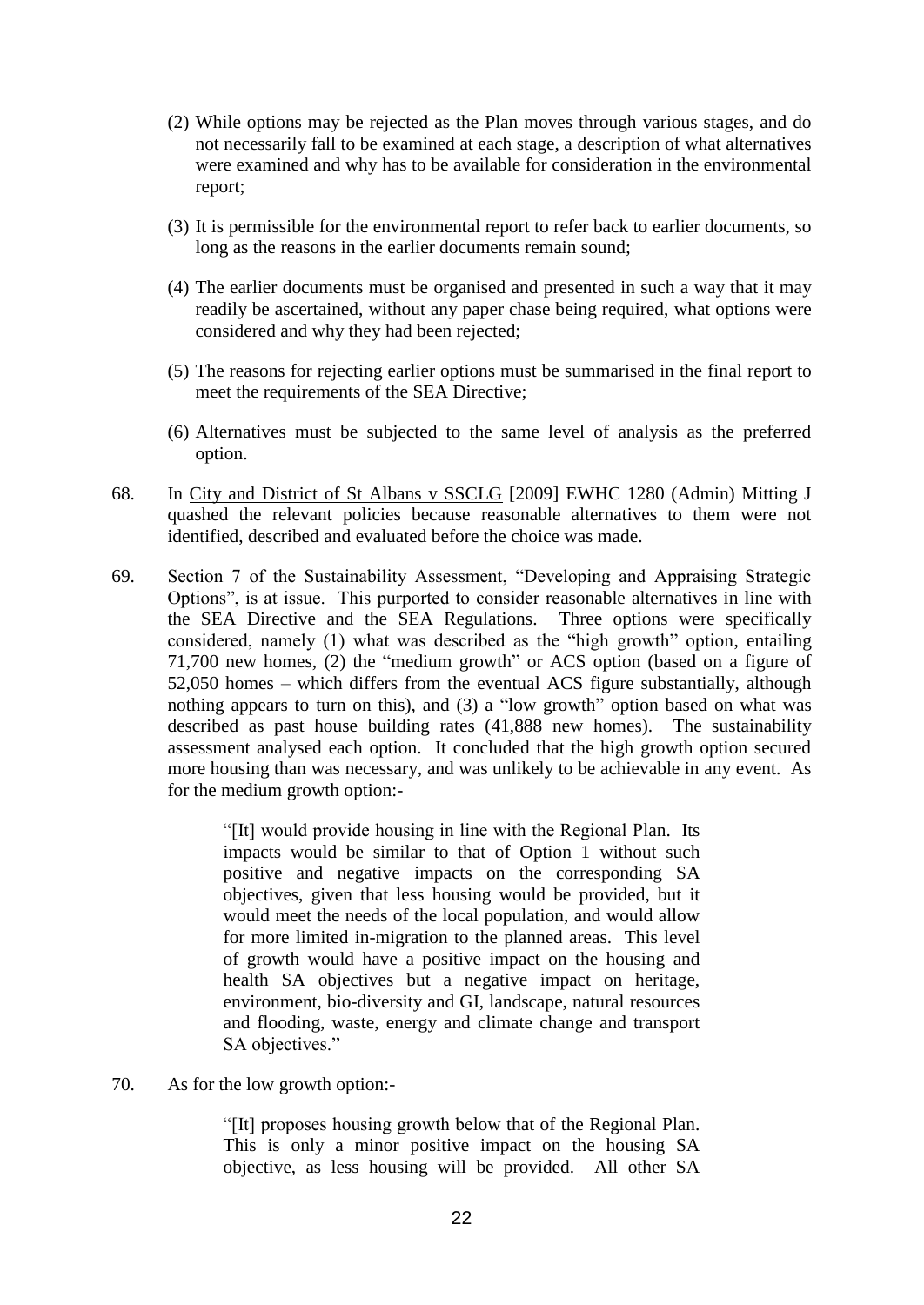objectives either have a negative, neutral or unknown score. Constraining housing supply would have a negative impact on health as this could exacerbate homelessness. This level of housing provision would not meet the needs of the local population (using the 2008 based housing projections); outmigration would also be unlikely. The impact on sensitive land or sites would be less, hence the lower negative scores for heritage, environment, bio-diversity and GI, landscape, natural resources and flooding, waste, energy and climate change and transport SA objectives. There would also be a negative impact on the employment SA objective as this scenario would constrain the labour force. No further mitigation is put forward and is set out for the first two appraisals."

71. On my understanding, Mr Turney advances two related submissions on the Sustainability Assessment. First, he submits that no consideration was given to an option which, in terms, entailed no impingement on existing Green Belt land (in which circumstances no Green Belt review would be required). Secondly, criticism is made of the manner in which the low growth option was examined, in particular in the context of the implications for the Green Belt. In regard to both submissions, Mr Turney took issue with paragraph 22 of Miss Gibson's witness statement, which provides:-

> "The quantum of development allowed for in this lower, below trend assessment of housing provisions was broadly equivalent to the level of housing provision possible without requiring development in the Green Belt, according to the Councils' strategic housing land availability assessments. (DDB8 demonstrates how this is worked out) and the sustainability consequences described would be the same."

- 72. Mr Turney submits that reaching down into Miss Gibson's witness statement entails an impermissible "paper chase", particularly when one factors in the need to bring into consideration the calculations contained within DDB8.
- 73. In his written submissions Mr Turney took issue with other passages in Miss Gibson's witness statement which indicate how the evidence base for the Sustainability Assessment was assembled. Mr Turney did not press these points in oral argument, and in my judgment they relate to matters of such minutiae that they cannot properly advance the gravamen of the Claimant's third ground.
- 74. I cannot accept Mr Turney's submissions on his third ground. Pages 116 and 117 of the Sustainability Assessment do expressly consider the consequences of not reviewing the boundaries to the Green Belt, and the consequent advantages and disadvantages. In my judgment, having regard to paragraph 22 of Miss Gibson's witness statement does not entail an impermissible paper chase: this is admissible, expert evidence which explains the context of the low-growth option within the Sustainability Assessment. This is the option which did not involve incursion into the Green Belt. Furthermore, I take Miss Ellis' point that there were district-specific sustainability assessments within the scope of the overall exercise: see for example, pages 82 and 87-142 in relation to Broxtowe Borough Council. Ultimately, it was for